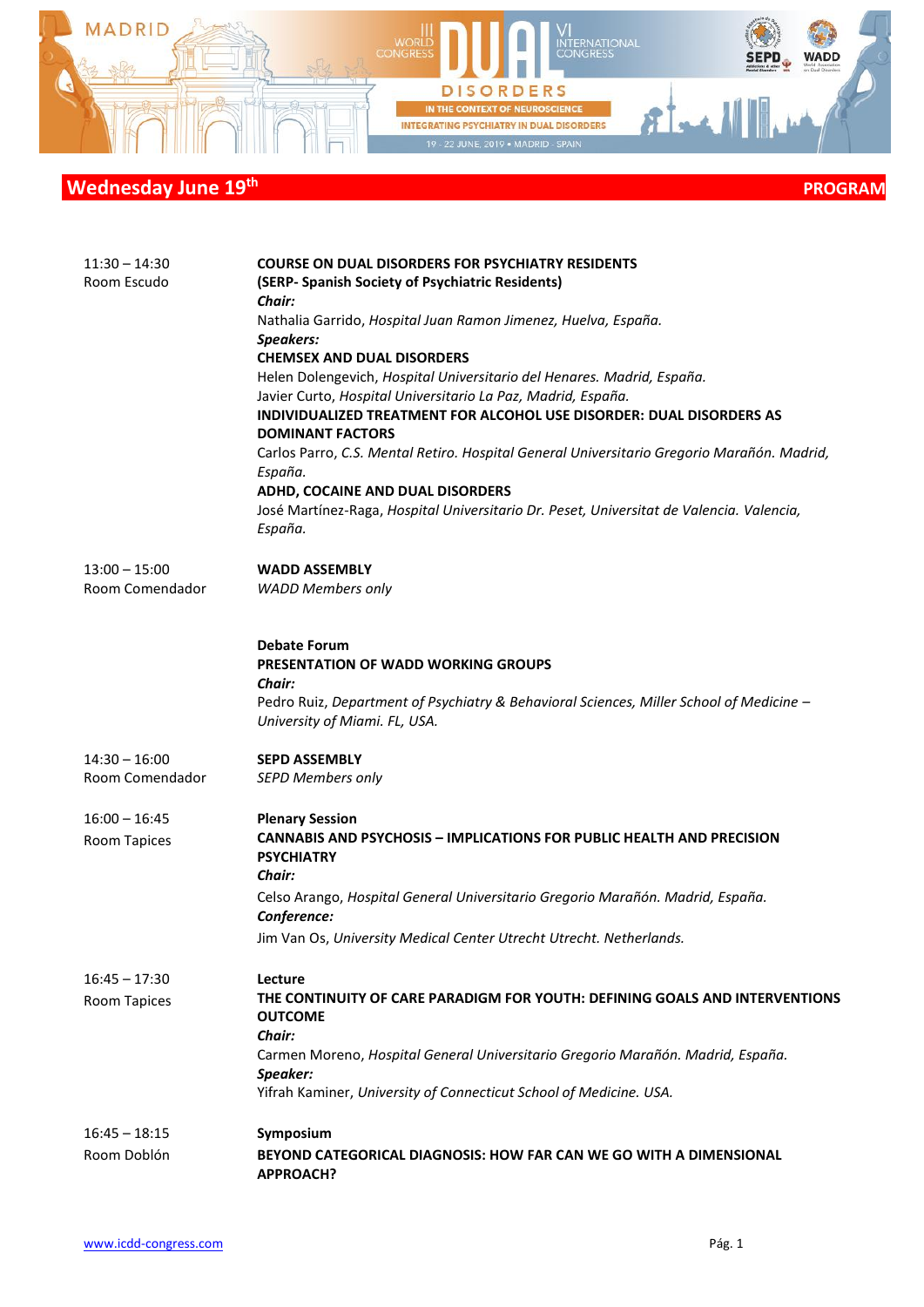

|                                    | Chair:                                                                                                                                                                                                                                                                                                                                                                                                                                                                              |
|------------------------------------|-------------------------------------------------------------------------------------------------------------------------------------------------------------------------------------------------------------------------------------------------------------------------------------------------------------------------------------------------------------------------------------------------------------------------------------------------------------------------------------|
|                                    | Celso Arango, Hospital General Universitario Gregorio Marañón. Madrid, España.                                                                                                                                                                                                                                                                                                                                                                                                      |
|                                    | Speakers:                                                                                                                                                                                                                                                                                                                                                                                                                                                                           |
|                                    | THE ULTRA-HIGH-RISK PARADIGM IN PSYCHIATRY: WHAT PART IS REALLY CONCEPTUALLY<br><b>SOUND AND USEFUL?</b>                                                                                                                                                                                                                                                                                                                                                                            |
|                                    | Jim Van Os, University Medical Center Utrecht Utrecht. Netherlands.                                                                                                                                                                                                                                                                                                                                                                                                                 |
|                                    | DEPRESSIVE DISORDER AND COGNITIVE ABNORMALITIES: THE EGG OR THE HEN?                                                                                                                                                                                                                                                                                                                                                                                                                |
|                                    | Philip Gorwood, French Institute of Health and Medical Research (Inserm)                                                                                                                                                                                                                                                                                                                                                                                                            |
|                                    | <b>TBC</b>                                                                                                                                                                                                                                                                                                                                                                                                                                                                          |
|                                    | Celso Arango, Hospital General Universitario Gregorio Marañón. Madrid, España.                                                                                                                                                                                                                                                                                                                                                                                                      |
|                                    |                                                                                                                                                                                                                                                                                                                                                                                                                                                                                     |
| $16:45 - 18:15$                    | Symposium                                                                                                                                                                                                                                                                                                                                                                                                                                                                           |
| Room Jardín                        | <b>IMPULSIVITY AND DUAL DISORDERS</b>                                                                                                                                                                                                                                                                                                                                                                                                                                               |
|                                    | <b>Chair:</b>                                                                                                                                                                                                                                                                                                                                                                                                                                                                       |
|                                    | Carlos Roncero, Complejo Asistencial Universitario de Salamanca, Universidad de Salamanca.                                                                                                                                                                                                                                                                                                                                                                                          |
|                                    | España.                                                                                                                                                                                                                                                                                                                                                                                                                                                                             |
|                                    | <b>Speakers:</b>                                                                                                                                                                                                                                                                                                                                                                                                                                                                    |
|                                    | ADHD SYNDROME IN PATIENTS WITH MULTIPLE SUBSTANCE USE DISORDER                                                                                                                                                                                                                                                                                                                                                                                                                      |
|                                    | Florence Vorspan, Publique-Hôpitaux de Paris, France.                                                                                                                                                                                                                                                                                                                                                                                                                               |
|                                    | SUICIDE/DEPRESSIVE MOOD DATA IN THE COCAINE SAMPLE                                                                                                                                                                                                                                                                                                                                                                                                                                  |
|                                    | Georges Brousse, Centre Hospitalier Universitaire de Clermont Ferrand                                                                                                                                                                                                                                                                                                                                                                                                               |
|                                    | <b>IMPULSIVITY AND GENDER IN OUTPATIENTS WITH USE DISORDERS</b>                                                                                                                                                                                                                                                                                                                                                                                                                     |
|                                    | Laia Rodríguez-Cintas, CAS-ARD LLUÍS COMPANYS Creu Roja Barcelona. España.                                                                                                                                                                                                                                                                                                                                                                                                          |
|                                    |                                                                                                                                                                                                                                                                                                                                                                                                                                                                                     |
| $16:45 - 18:15$<br>Room Comendador | Symposium<br>DUAL DISORDERS IN HEALTH PROFESSIONALS: 20 YEARS OF PAIME<br>Chair:<br>Eugeni Bruguera, Hospital Universitari Vall d'Hebron. Barcelona, España.<br>Speakers:<br>20 YEARS TAKING CARE OF DOCTORS WITH ADDICTIONS: THE PAIMM EXPERIENCE (1998-<br>2018)<br>M <sup>a</sup> Dolores Braquehais, Universitat Autònoma de Barcelona, Clínica Galatea, Hospital<br>Universitari Vall d'Hebron. Barcelona, España.<br><b>TBC</b><br>Xulian Mozo, Clínica Galatea<br><b>TBC</b> |
|                                    | Serafín Romero, Organización Médica Colegial. Fundación para la Protección Social de la                                                                                                                                                                                                                                                                                                                                                                                             |
|                                    | ОМС                                                                                                                                                                                                                                                                                                                                                                                                                                                                                 |
|                                    | <b>TBC</b>                                                                                                                                                                                                                                                                                                                                                                                                                                                                          |
|                                    | M <sup>a</sup> del Mar Sánchez, Comisión Nacional PAIME. PAIME de Castilla La Mancha. España.                                                                                                                                                                                                                                                                                                                                                                                       |
| $16:45 - 18:15$<br>Room Escudo     | <b>Oral communications 1</b><br><b>Chairs:</b><br>Ana Álvarez, Hospital Los Montalvos, Complejo Asistencial de Salamanca. España.                                                                                                                                                                                                                                                                                                                                                   |
|                                    | Guillermo A. Castaño, Universidad CES. Medellín, Colombia.                                                                                                                                                                                                                                                                                                                                                                                                                          |
|                                    | PERFIL DE EXPRESIÓN GÉNICA EN LA CORTEZA PREFRONTAL DE SUICIDAS CON PATOLOGÍA                                                                                                                                                                                                                                                                                                                                                                                                       |
|                                    | <b>DUAL</b><br>Brenda Cabrera, Nancy Monroy-Jaramillo, Gabriel Fries, Cristóbal Fresno, Alma Delia Genis-                                                                                                                                                                                                                                                                                                                                                                           |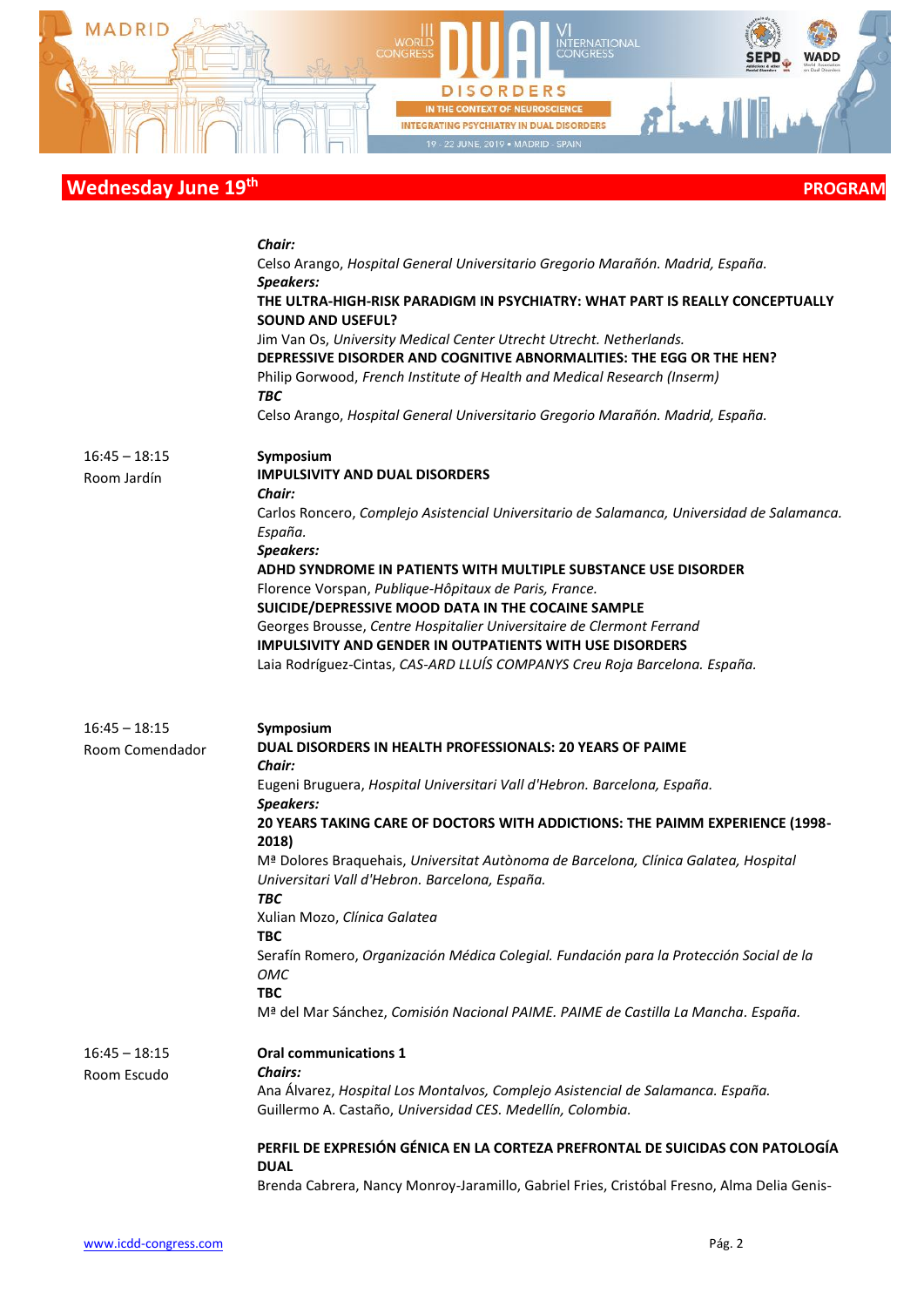

Mendoza, José Jaime Martínez-Magaña, Consuelo Walss-Bass, David Glahn, Patricia Ostrosky-Wegman, Humberto Nicolini

#### **NEUROANATOMICAL PATHWAYS OF EMOTIONAL FACE-BODY LANGUAGE INTEGRATION IN ADOLESCENT OFFENDERS-CONSUMERS (AOS)**

Hernando Santamaría-García, Sandra Baez, Agustín Ibanez

**ADDICTION AND PERSONALITY: A LOOK AT THE MOST PREVALENT (MMPI) PERSONALITY PROFILES, THEIR DIFFERENCES, AND RELATION TO DUAL PATHOLOGY** Jessica Lopes, Eduardo Ramadas, Tânia Caetano

**IV INJECTION NOR NOT AS A MODERATOR ON DEPRESSION AND WITHDRAWAL SYMPTOM IN A POPULATION OF HEROIN ABUSERS** Kunhua Lee

**IMPACT OF A COORDINATED SPECIALTY CARE PROGRAM ON HEAVY CANNABIS USE AMONG YOUTH EXPERIENCING FIRST EPISODE PSYCHOSIS** Michael McDonell, Karl Alcover, Oladunni Oluwoye, Sterling McPherson

**CYBER ADDICTION AND ITS EFFECTS ON UNIVERSITY STUDENTS. FIELD STUDY ON A SAMPLE OF STUDENTS FROM THE UNIVERSITY OF TLEMCEN** Laid Fekih

**ELECTRONIC HEALTH AND DATA MINING APPROACH OF ALCOHOL MISUSE WEIGHT IN SUICIDE RISK: TOWARD DYNAMIC CLINICAL DECISION SUPPORT SYSTEMS**

Reyes Vazquez Estevez, Sofian Berrouiguet, Romain Billot, Philippe Courtet, Enrique Baca Garcia

#### **FIRST DRUG ABUSES AND TRANSITION PROGRAM (FROM PREVENTION TO EARLY, INTENSIVE, TREATMENT): A PROSPECTIVE STUDY**

Elias Garcia Martin De La Fuente, Paloma Barredo de Valenzuela Alvarez, Maria Garcia Martin, Marta Soto Laguna

#### **SEXUAL DYSFUNCTION IN MEN WITH OPIOID ADDICTION** Nusa Segrec, Andrej Kastelic

17:30 – 18:15 Room Tapices **Lecture RECENT ADVANCES TO UNDERSTAND THE ADVANTAGES AND RISKS OF ACTIVATING THE ENDOCANNABINOID SYSTEM** *Chair:* Francisco De Asís Babín*, Ex Delegado del Gobierno para el Plan Nacional sobre Drogas. España. Speaker:*  Rafael Maldonado, *Universidad Pompeu Fabra. Barcelona, España.*  18:15 – 18:45 **Coffee Break**

18:45 – 19:30 **Lecture**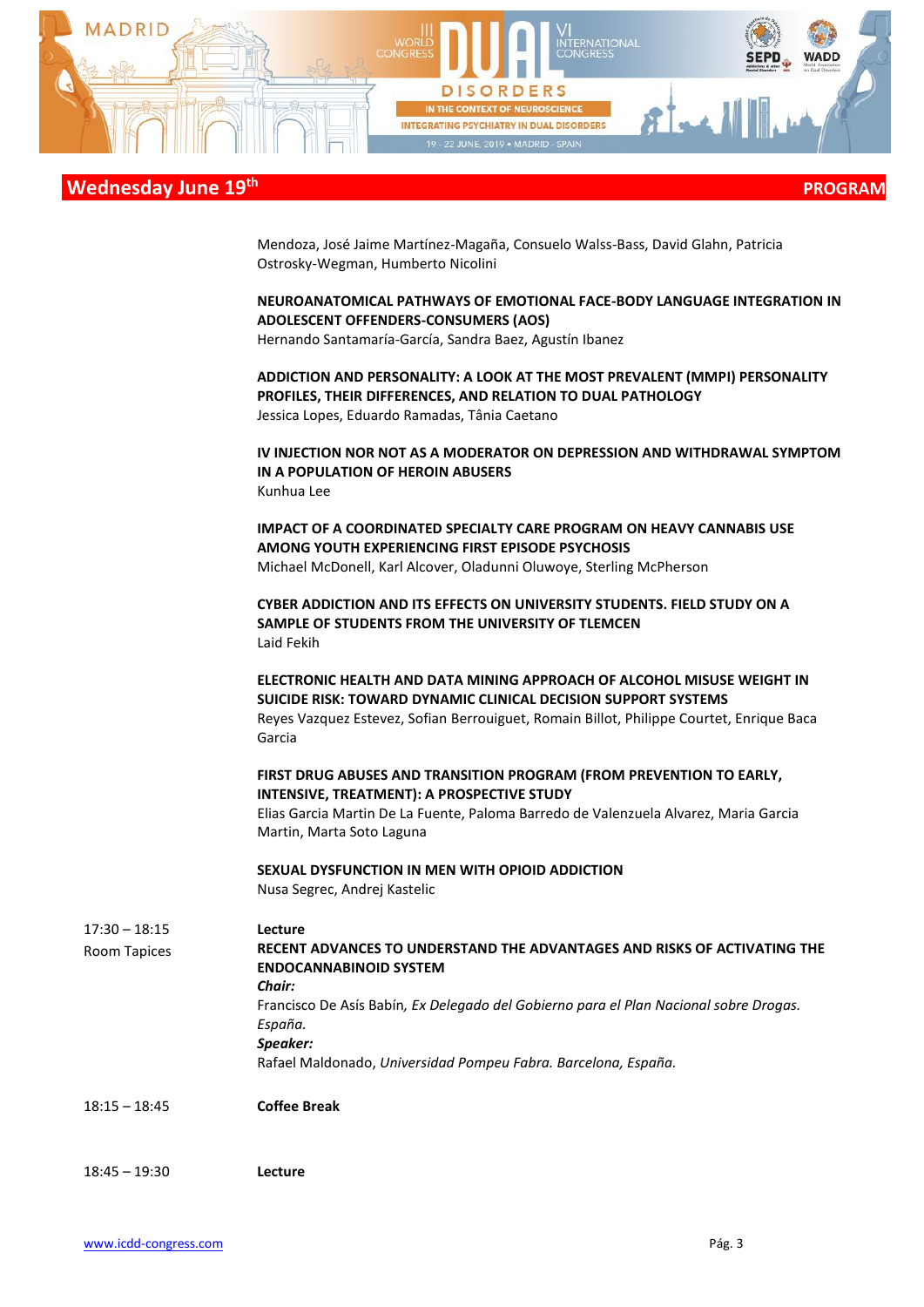

| Room Tapices    | INTENSITY OF CANNABIS USE AND ITS ASSOCIATION WITH DEPRESSION AND ANXIETY<br>Chair:                                                                                                         |
|-----------------|---------------------------------------------------------------------------------------------------------------------------------------------------------------------------------------------|
|                 | Néstor Szerman, Servicio Salud Mental Retiro, Hospital General Universitario Gregorio<br>Marañón. Madrid, España.<br>Speaker:                                                               |
|                 | Shaul Lev-Ran, Sheba Medical Center. Tel Hashomer, Israel.                                                                                                                                  |
| $18:45 - 20:15$ | Symposium<br>TRIPLE DIAGNOSIS: HIV AND DUAL DISORDERS                                                                                                                                       |
| Room Doblón     | Chair:                                                                                                                                                                                      |
|                 | Carlos Mur, Hospital Universitario de Fuenlabrada. Madrid, España.<br>Speakers:                                                                                                             |
|                 | HIV AND DUAL DISORDERS: A HIGHLY EXPLOSIVE COMBINATION                                                                                                                                      |
|                 | Carlos Parro, C.S. Mental Retiro. Hospital General Universitario Gregorio Marañón. Madrid,<br>España.                                                                                       |
|                 | <b>COINFECTION WITH HIV AND OTHER INFECTIOUS DISEASES: HCV AND SEXUALLY</b><br><b>TRANSMITTED DISEASES</b>                                                                                  |
|                 | Daniel Hernández-Huerta, Hospital Ramón y Cajal Madrid, España.<br><b>CHEMSEX AND HIV</b>                                                                                                   |
|                 | Jordi Blanch, Universidad de Barcelona, Hospital Clinic. Barcelona, España.                                                                                                                 |
| $18:45 - 20:15$ | Symposium                                                                                                                                                                                   |
| Room Jardín     | <b>GENDER AND DUAL DISORDERS</b><br>Chair:                                                                                                                                                  |
|                 | Lara Grau, Hospital Universitari Vall d'Hebron, Universidad Autónoma de Barcelona. España.<br><b>Speakers:</b>                                                                              |
|                 | DEPRESSION, ALCOHOL USE DISORDERS AND THEIR COMORBIDITY IN RELATION TO<br><b>SUICIDALITY IN WOMEN</b>                                                                                       |
|                 | Lourdes Aguilar, Complejo Asistencial Universitario de Salamanca, España.<br><b>GENDER DIFFERENCES IN OPIOID CONSUMPTION. PROGRAMS OF REDUCTION OF</b><br><b>DAMAGES AND DUAL DISORDERS</b> |
|                 | Nieves Martínez, Hospital Universitari Vall d'Hebron. Barcelona, España.<br><b>GENDER DIFFERENCES IN PATHOLOGICAL GAMBLING AND RELATED CO-MORBIDITIES</b>                                   |
|                 | Gabriele Fischer, Medical University of Vienna. Austria.                                                                                                                                    |
|                 | GENDER, PRISONERS AND DUAL DISORDERS UNDER THE HUMAN RIGHTS MANDAT<br>Peter Kastner, The Austrian Ombudsman Board. Austria.                                                                 |
| $18:45 - 20:15$ | Symposium                                                                                                                                                                                   |
| Room Comendador | NEW PSYCHOACTIVE SUBSTANCES AND DUAL DISORDERS<br>Chair:                                                                                                                                    |
|                 | Caroline Salom, University of Queensland. Brisbane, Australia.                                                                                                                              |
|                 | Speakers:<br><b>TBC</b>                                                                                                                                                                     |
|                 | Magi Farré, Universitat Autònoma de Barcelona. Hospital Universitari Germans Trías i Pujol.<br>Badalona, España.                                                                            |
|                 | CATHINONES, SLAMSEX AND PSYCHOPATHOLOGY                                                                                                                                                     |
|                 | Helen Dolengevich, Hospital Universitario del Henares. Madrid, España.<br><b>TBC</b>                                                                                                        |
|                 | Fabrizio Schifano, University of Hertfordshire, United Kingdom.                                                                                                                             |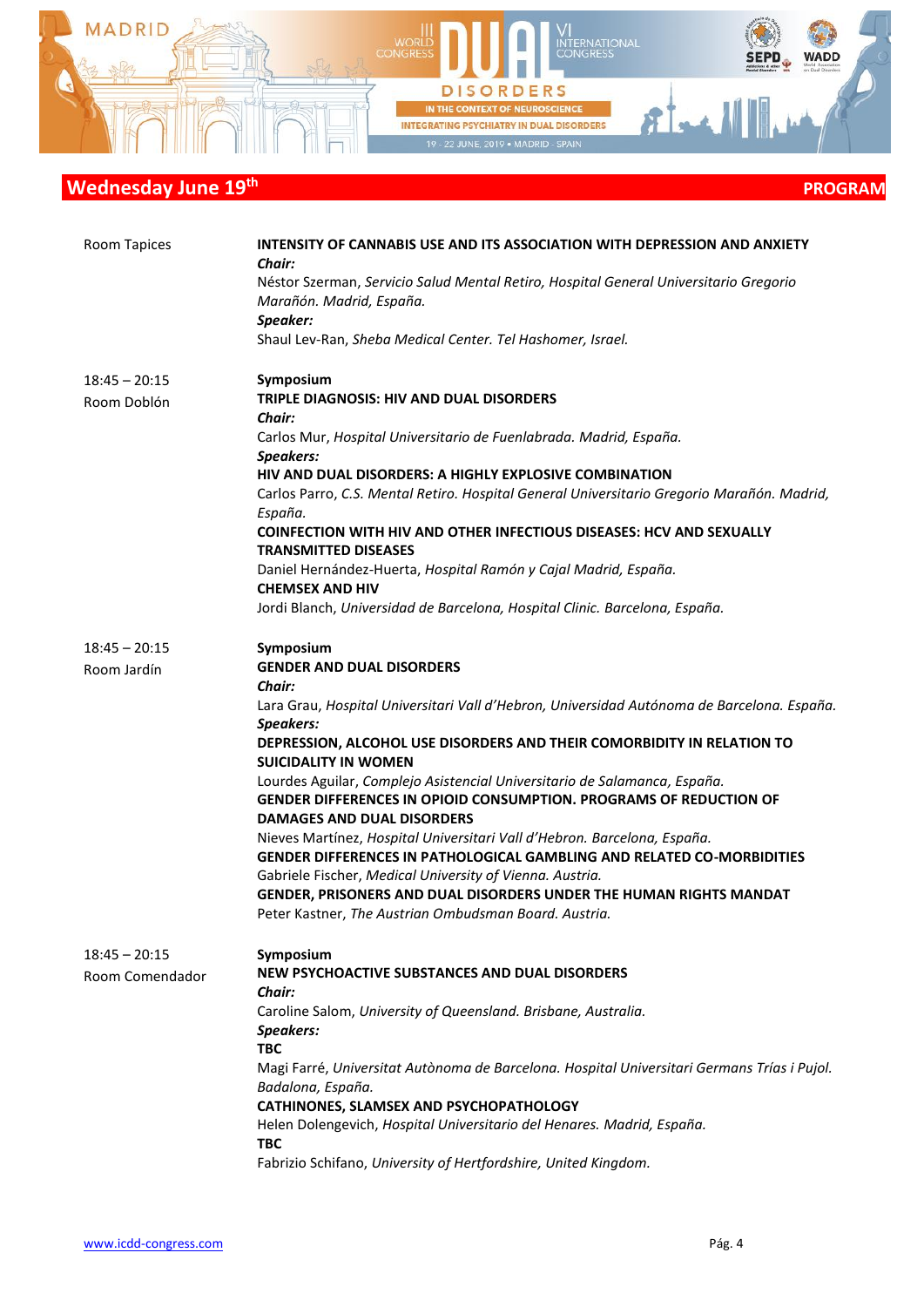

| $18:45 - 20:15$ | Symposium                                                                                  |
|-----------------|--------------------------------------------------------------------------------------------|
| Room Escudo     | <b>ADDICTIONS WITHOUT SUBSTANCES</b>                                                       |
|                 | <b>Chair:</b>                                                                              |
|                 | Ignacio Basurte, Hospital General Universitario Gregorio Marañón. Madrid, España.          |
|                 | Speakers:                                                                                  |
|                 | TBC.                                                                                       |
|                 | Francisco Ferre, Hospital General Universitario Gregorio Marañón. Madrid, España.          |
|                 | TBC.                                                                                       |
|                 | Yatan Pal Singh Balhara, All India Institute of Medical Sciences (AIIMS) New Delhi, India. |
|                 | <b>INTERNET GAME DISORDER</b>                                                              |
|                 | Pedro G. Serrano, Hospital Universitari Vall d'Hebron. Barcelona, España.                  |
| $19:30 - 20:15$ | Lecture                                                                                    |
| Room Tapices    | RECONCEPTUALIZING ANOREXIA NERVOSA AS A REWARD DISORDER                                    |
|                 | Chair:                                                                                     |
|                 | Luis Rojo, Hospital Universitario La Fe. Valencia, España.                                 |
|                 | Speaker:                                                                                   |
|                 | Philip Gorwood, French Institute of Health and Medical Research (Inserm)                   |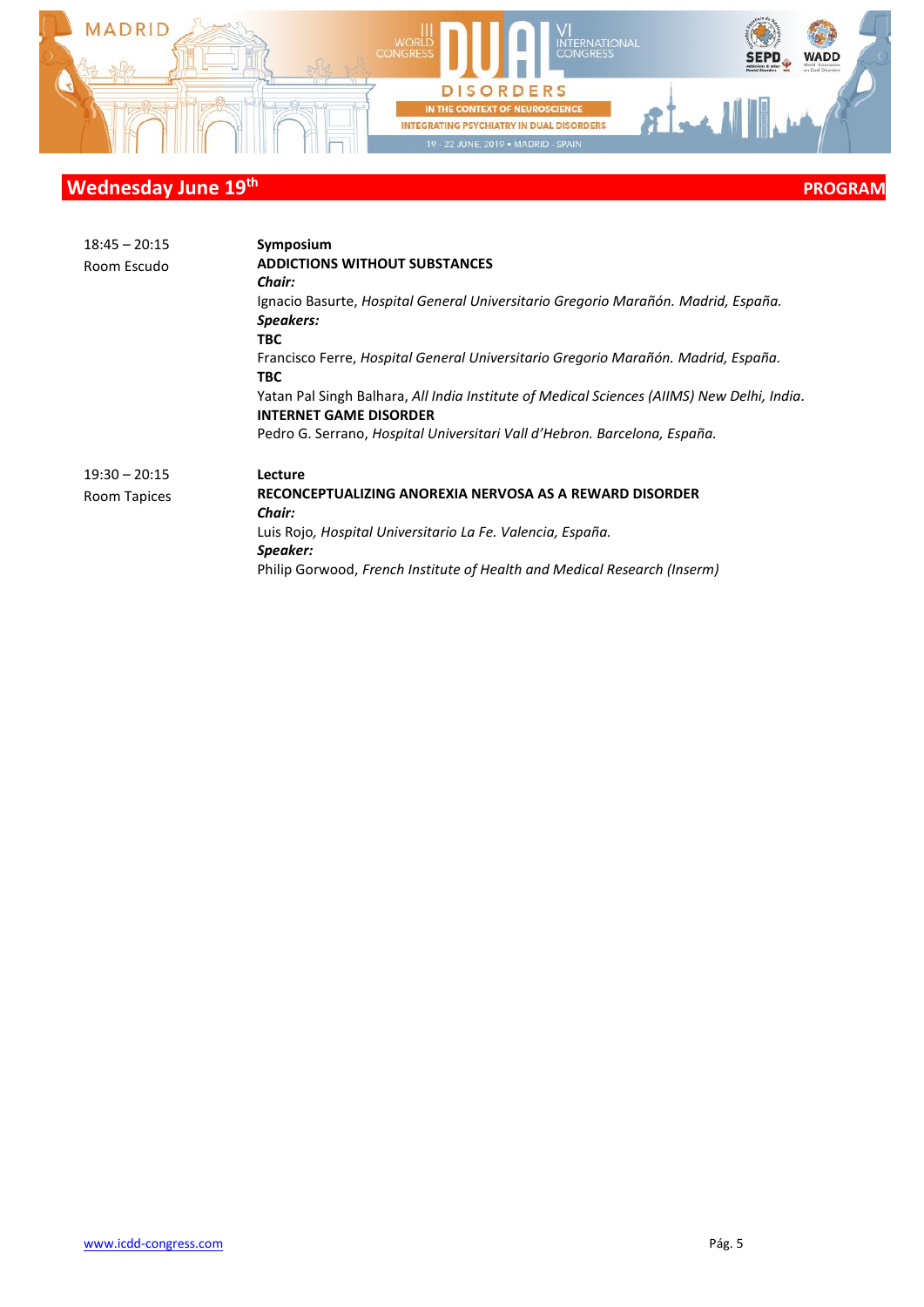

| $08:00 - 09:00$<br>Room Escudo     | <b>SATELLITE Symposium</b><br>Industry Session not included in official scientific programme CME/CPD                                                                                                                                                                                                                                                                                                                                                                                                                                                                                                                                                   |
|------------------------------------|--------------------------------------------------------------------------------------------------------------------------------------------------------------------------------------------------------------------------------------------------------------------------------------------------------------------------------------------------------------------------------------------------------------------------------------------------------------------------------------------------------------------------------------------------------------------------------------------------------------------------------------------------------|
| $09:00 - 09:45$<br>Room Tapices    | Lecture<br><b>SLEEP AND DUAL DISORDERS</b><br>Chair:<br>Gabriel Rubio, Hospital Universitario 12 de Octubre. Madrid, España.<br>Speaker:<br>Carlos Roncero, Complejo Asistencial Universitario de Salamanca, Universidad de Salamanca.<br>España.                                                                                                                                                                                                                                                                                                                                                                                                      |
| $09:00 - 10:30$<br>Room Doblón     | Symposium<br><b>NEW FINDINGS IN DUAL DEPRESSION</b><br><b>Chair:</b><br>José M. Goikolea, Hospital Clinic. Barcelona, España.<br><b>Speakers:</b><br><b>DEPRESSION AND OPIOID SYSTEM</b><br>Jon-Kar Zubieta, University of Utah, USA.<br>TRYPTOPHAN METABOLISM AND DUAL DEPRESSION: DOES THE SUBSTANCE MATTER?<br>Francina Fonseca, Institut de Neuropsiquiatria i Addiccions, Parc de Salut Mar. Barcelona,<br>España.<br>INFLAMMATION-RELATED MOLECULES AS POTENTIAL BIOMARKERS FOR DEPRESSION IN<br><b>SUBSTANCE USE DISORDERS</b><br>Javier Pavón, Instituto de Investigación Biomédica de Málaga, (Ibima). España.                                |
| $09:00 - 10:30$<br>Room Jardín     | Symposium<br>DUAL DISORDERS AND ADHD: NEUROBIOLOGY, GENETICS AND SUBSEQUENT TREATMENT<br><b>MODALITIES</b><br>Chair:<br>Frieda Matthys, University Hospital Brussels. Belgium.<br><b>Speakers:</b><br><b>GENETICS OF COMORBID ADHD AND SUBSTANCE USE DISORDERS</b><br>Maria Soler, Vall d'Hebron Research Institute. Barcelona, España.<br>NEUROSCIENCE OF COMORBID ADHD AND SUBSTANCE USE DISORDERS<br>Wim van den Brink, University of Amsterdam. Netherlands.<br>INTERNATIONAL CONSENSUS STATEMENT ON THE DIAGNOSIS AND TREATMENT OF ADULT<br>ADHD AND COMORBID SUBSTANCE USE DISORDERS<br>Cleo L. Crunelle, University Hospital Brussels. Belgium. |
| $09:00 - 10:30$<br>Room Comendador | <b>Debate Forum</b><br>BIPOLAR DISORDERS AND DUAL DISORDERS: WHAT IS THE LINK?<br>Chair:<br>Eduard Vieta, Hospital Clínic de Barcelona. Universitat de Barcelona. España.<br>Speakers:<br>Eduard Vieta, Hospital Clínic de Barcelona. Universitat de Barcelona. España.<br>Christian Schütz, University of British Columbia. Vancouver, Canada.<br>Ana González-Pinto, Hospital Santiago Apóstol. Vitoria, España.<br>Giulio Perugi, University of Pisa. Italy.                                                                                                                                                                                        |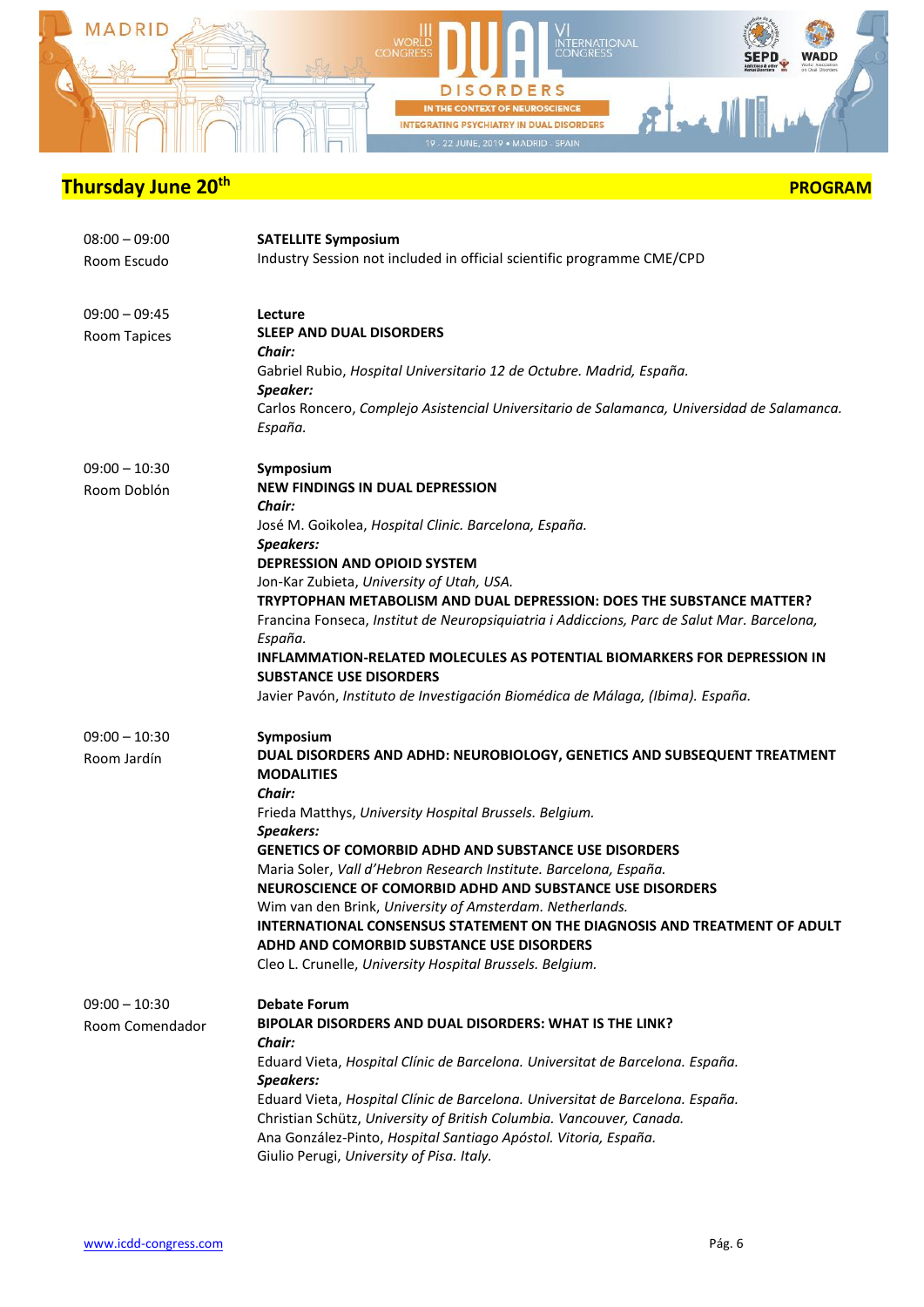

| $09:00 - 10:30$ |  |
|-----------------|--|
| Room Escudo     |  |

**Oral communications 2** *Chairs:*

Julia Cambra, *Hospital General Universitario Gregorio Marañón. Madrid, España.* Florence Vorspan, *Publique-Hôpitaux de Paris, France.*

#### **PERFILES DE PACIENTES EN UNA UNIDAD DE PATOLOGÍA DUAL. UN ANÁLISIS DE CONGLOMERADOS**

Icía María Nistal Franco, Daniel Sadia Cohen, Juan Jesús Muñoz García, José María Manzano Callejo, Elena Urbiola Merina, Carola Graciela González Rodríguez, Sergio Aguilera Garrido, Jaime Del Corral Serrano, Raquel Rebolledo Carmona

#### **GAMBLING DISORDER AND DRUG ABUSE IN AN AMBULATORY TREATMENT UNITY**

Pedro Serrano-Pérez, Constanza Daigre, Marta Perea, Marta Sorribes, Nieves Martinez-Luna, Raúl Felipe Palma-Álvarez, Anna Salas- Martinez, Elena Ros-Cucurull, Lara Grau-López

#### **THE ALTERATION OF THE SENSORY CONSCIOUSNESS OF THE SELF AS A TRIGGER MECHANISM DETERMINING A CRAVING IN GAMBLING, GAMING AND EATING DISORDERS. A COMPARISON BETWEEN TWO SINGLE CASE STUDIES** Emanuela Atzori

### **ESQUIZOFRENIA EN MÉXICO, ¿POCO COMÚN?**

Rodrigo Andrade-Escalante, César Iván García-González, Brenda Liliana Guillén-Estrada, Alfredo Cárdenas-Álba, Elia Lara-Lona, Ligia Alejandra Cornejo-Gutiérrez

#### **SITUACIÓN DEL CONSUMO DE OPIÁCEOS EN CASTILLA Y LEÓN EN UNA MUESTRA DE PACIENTES ATENDIDOS EN LA UNIDAD DE PATOLOGÍA DUAL Y DESINTOXICACIÓN DE SALAMANCA ENTRE 2016 Y 2018**

Nerea M. Casado Espada, Javier I. de la Iglesia, Rubén de Alarcón, M. Angeles Garzón, Ana I. Alvarez Navares

**PSYCHOTIC DISORDERS AND BENZODIACEPINE ABUSE, MISUSE, ADDICTION AND WITHDRAWAL, DATA FROM A SPANISH HOSPITALIZATION UNIT FOR DUAL DISORDERS** Javier Ignacio De La Iglesia Larrad, Nerea Maria Casado Espada, Ruben de Alarcon Gomez, Ana Álvarez Navares, Maria Angeles Garzon de Paz, Carlos Roncero Alonso

#### **INCIDENCIA DE LA LUDOPATÍA EN CENTROS DE SALUD MENTAL**

Juan Lázaro-Mateo, Sergio Lacamara, Mariano Chóliz, Marta Marcos

**"JUST ONE LAST DRINK..." - THE INTERPLAY BETWEEN ALCOHOL AND SUICIDE** Hugo Afonso, Vera Froes, Francisco Leandro, Ivan Varela, Sérgio Esteves, Miguel Carneiro, Gláucia Lima

| $09:45 - 10:30$ | Lecture                                                |  |
|-----------------|--------------------------------------------------------|--|
| Room Tapices    | THE ADDICT APE: AN EVOLUTIONARY APPROACH TO ADDICTIONS |  |
|                 | Chair:                                                 |  |
|                 | Luis Caballero, HM Hospitales. España.                 |  |
|                 | Speaker:                                               |  |
|                 | Julio Sanjuan, Universidad de Valencia, España.        |  |
| $10:30 - 11:30$ | <b>Opening Ceremony</b>                                |  |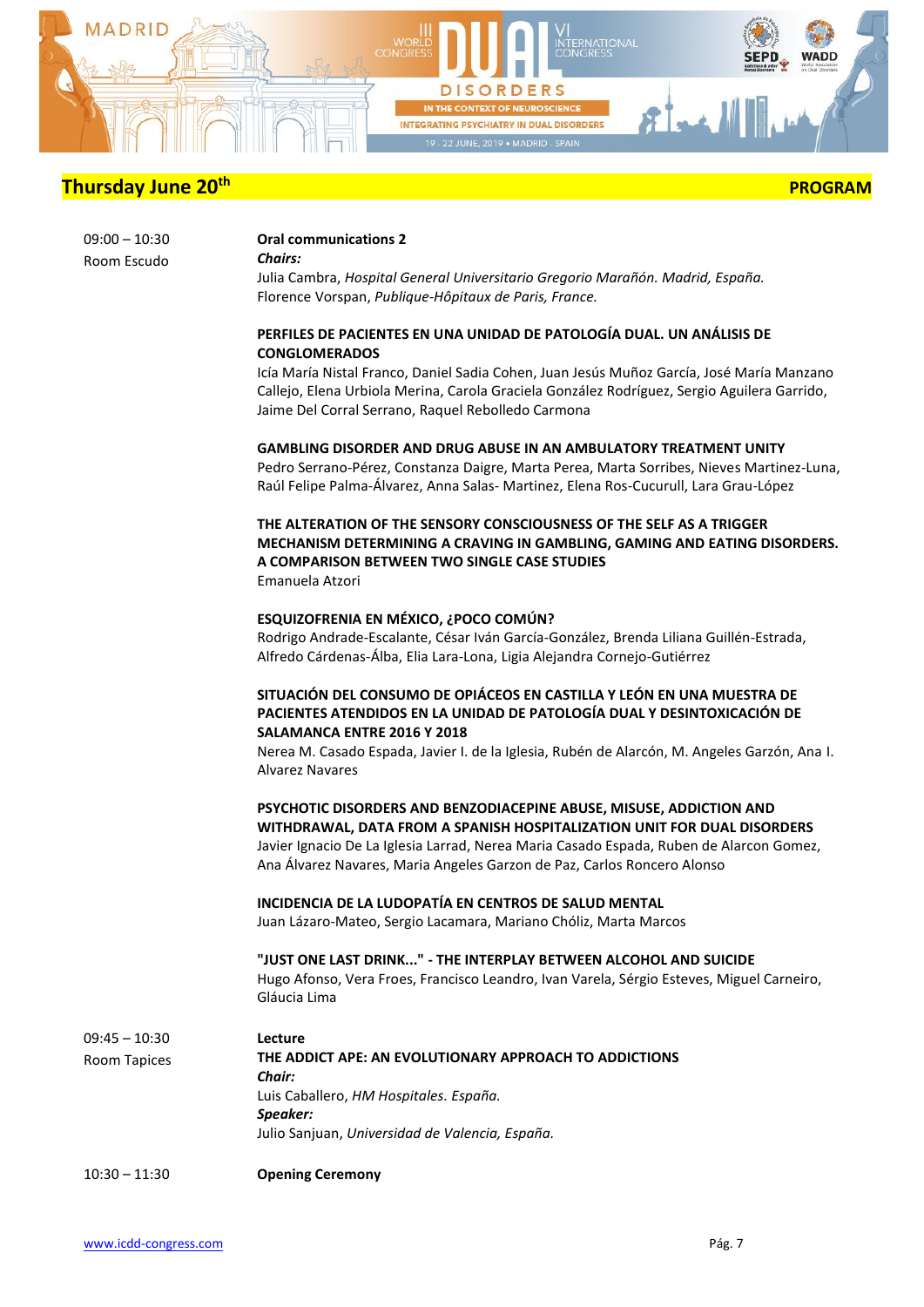

| Room Tapices                    | <b>Plenary Session</b><br>THE PERSON BEHIND THE ADDICTION<br>Chair:<br>Miguel Casas, Universitat Autònoma de Barcelona, Hospital Universitari Vall d'Hebron.<br>Barcelona, España.<br>Conference:<br>Nel González Zapico, Presidente Confederación Salud Mental España.                                                                                                                                                                                                                                                                                                                                                                                                                                                                                                                                                                                                              |
|---------------------------------|--------------------------------------------------------------------------------------------------------------------------------------------------------------------------------------------------------------------------------------------------------------------------------------------------------------------------------------------------------------------------------------------------------------------------------------------------------------------------------------------------------------------------------------------------------------------------------------------------------------------------------------------------------------------------------------------------------------------------------------------------------------------------------------------------------------------------------------------------------------------------------------|
| $11:30 - 12:00$                 | <b>Coffee Break</b>                                                                                                                                                                                                                                                                                                                                                                                                                                                                                                                                                                                                                                                                                                                                                                                                                                                                  |
| $11:30 - 12:00$<br>Room Escudo  | <b>Oral communications 3.1</b><br><b>Chair:</b><br>Mª Teresa Gallego, Hospital Los Montalvos, Complejo Asistencial de Salamanca. España.                                                                                                                                                                                                                                                                                                                                                                                                                                                                                                                                                                                                                                                                                                                                             |
|                                 | IMPACT OF ALCOHOL USE ON SUICIDALITY IN DELUSIONAL DISORDER, SCHIZOPHRENIA,<br>SCHIZOAFFECTIVE DISORDER AND FIRST-EPISODE OF PSYCHOSIS: A SYSTEMATIC REVIEW<br>Aida Álvarez Pedrero, Alexandre González-Rodríguez, Armand Guàrdia Delgado, Maria Betriu<br>Sabaté, Isabel Parra Uribe, Diego Palao Vidal, Javier Labad Arias                                                                                                                                                                                                                                                                                                                                                                                                                                                                                                                                                         |
|                                 | RELEVANCIA CLÍNICA DE LA PATOLOGÍA DUAL EN UNA UNIDAD DE ADICCIONES<br>Jose Manuel Chouza Perez, Vanesa Sanz Largo, Borja Gil Fernandez, Irati Legorburu Lopez                                                                                                                                                                                                                                                                                                                                                                                                                                                                                                                                                                                                                                                                                                                       |
|                                 | ADVERSE CHILDHOOD EXPERIENCES IN PATIENTS WITH SUBSTANCE USE DISORDER - A<br><b>HOSPITAL-BASED STUDY FROM INDIA</b><br>Arun Kandasamy, Mrunal Bandawar, Vivek Benegal                                                                                                                                                                                                                                                                                                                                                                                                                                                                                                                                                                                                                                                                                                                |
| $12:00 - 12:45$<br>Room Tapices | Lecture<br>MULTIMODAL TREATMENT STUDY OF ATTENTION-DEFICIT/HYPERACTIVITY DISORDER<br>Chair:<br>Javier Quintero, Hospital Universitario Infanta Leonor. Madrid, España.<br>Speaker:<br>James Swanson, Ohio State University. USA.                                                                                                                                                                                                                                                                                                                                                                                                                                                                                                                                                                                                                                                     |
| $12:00 - 13:30$<br>Room Doblón  | <b>Debate Forum</b><br>DUAL DISORDERS: A STEP FORWARD IS NEEDED<br><b>Chairs:</b><br>Lola Peris, Centre de Neuchâtelois de Psychiatrie. Neuchàctel, Switzerland.<br>Marta Torrens, Institut de Neuropsiquiatria I Addiccions-Parc de Salut Mar, Universitat<br>Autònom. Barcelona, España.<br><b>Speakers:</b><br>Yatan Pal Singh Balhara, All India Institute of Medical Sciences (AIIMS) New Delhi, India.<br>Shaul Lev-Ran, Sheba Medical Center. Tel Hashomer, Israel.<br>Yifrah Kaminer, University of Connecticut School of Medicine. USA.<br>Eva Brekke, Norwegian National Advisory Unit on Concurrent Substance Abuse and Mental<br>Health Disorders. Norway.<br>Célia Franco, Centro Hospitalar Universitario Coimbra. Portugal.<br>Caroline Salom, University of Queensland. Brisbane, Australia.<br>Christian Schütz, University of British Columbia. Vancouver, Canada. |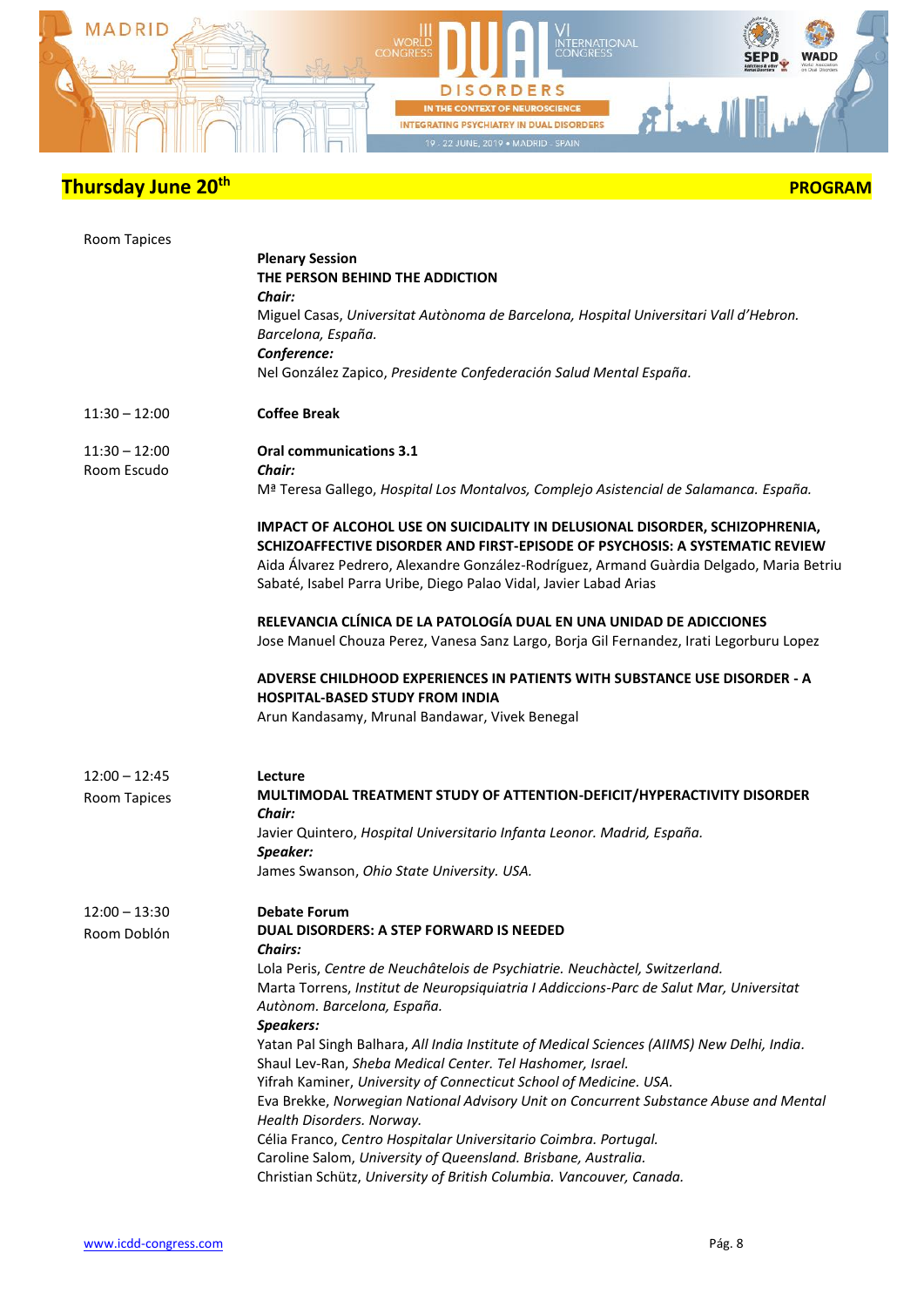

 **PROGRAM** 

Javier Didia, *Hospital Italiano de Buenos Aires y Universidad de Buenos Aires, Argentina.*

| $12:45 - 13:30$                    | Workshop                                                                                                                                                                                                                                                                                                                                                                                                                                                                                                                                                                                                                                  |
|------------------------------------|-------------------------------------------------------------------------------------------------------------------------------------------------------------------------------------------------------------------------------------------------------------------------------------------------------------------------------------------------------------------------------------------------------------------------------------------------------------------------------------------------------------------------------------------------------------------------------------------------------------------------------------------|
| $12:45 - 13:30$<br>Room Tapices    | Lecture<br>CLINICAL CARE ACROSS CULTURES IN DUAL DISORDERS: WHAT HELPS, WHAT HINDERS,<br><b>WHAT TO DO?</b><br>Chair:<br>Francisco Collazos, Hospital Universitari Vall d'Hebron. Barcelona, España.<br>Speaker:<br>Margarita Alegría, Massachusetts General Hospital, Boston. USA.                                                                                                                                                                                                                                                                                                                                                       |
| $12:00 - 12:45$<br>Room Escudo     | Lecture<br>RECENT DATA OF THE EUROPEAN MONITORING CENTRE FOR DRUGS AND DRUG<br><b>ADDICTION (EMCDDA)</b><br>Chair:<br>Gabriele Fischer, Medical University of Vienna. Austria.<br>Speaker:<br>Linda Montanari, European Monitoring Centre for Drugs and Drug Addiction (EMCDDA).<br>Portugal.                                                                                                                                                                                                                                                                                                                                             |
|                                    | José M. Olivares, Hospital Álvaro Cunqueiro, Vigo. España.<br>Speakers:<br><b>CHARACTERISTICS OF COGNITIVE IMPAIRMENT IN TRS ACCORDING TO SCALES ADAPTED</b><br>TO THE SOCIODEMOGRAPHIC VARIABLES OF THE SPANISH POPULATION: NORMACOG<br><b>CRITERIA</b><br>Maria A. Rubio, Instituto de Investigación Sanitaria Galicia Sur. España.<br>USEFULNESS OF THERAPEUTIC GAMES IN DUAL DISORDERS: THE "TRISQUEL"<br>Adolfo Piñón, Instituto de Investigación Sanitaria Galicia Sur. España.<br>THE ROLE OF PROTEOMICS IN THE SEARCH OF BIOMARKERS FOR DUAL DISORDERS<br>Carlos Spuch, Instituto de Investigación Sanitaria Galicia Sur. España. |
| $12:00 - 13:30$<br>Room Comendador | Symposium<br>MULTIDISCIPLINARY INTERVENTIONS IN DUAL DISORDERS: CLINICAL,<br>NEUROPSYCHOLOGICAL AND PROTEOMIC CORRELATES<br>Chair:                                                                                                                                                                                                                                                                                                                                                                                                                                                                                                        |
| $12:00 - 13:30$<br>Room Jardín     | Symposium<br><b>HIGH-RISK BEHAVIORS IN ADOLESCENTS</b><br><b>Chair:</b><br>Gabriel Kaplan, RWJBarnabas Health. USA.<br>Speakers:<br><b>EVALUATION AND TREATMENT OF THE ADOLESCENT WITH SUICIDAL BEHAVIOR</b><br>Gabriel Kaplan, RWJBarnabas Health. USA.<br>TREATMENT FOR ADOLESCENTS WITH DUAL DISORDERS WHO COMMIT FILIO-PARENTAL<br><b>VIOLENCE</b><br>Javier Urra, Universidad Complutense de Madrid. España.<br>THE ROLE OF PEDIATRIC CONSULTATION IN THE EVALUATION OF THE ADOLESCENT WITH<br><b>DUAL DISORDERS</b><br>Marisha Agana, Western Michigan University, Homer Stryker School of Medicine. USA.                           |
|                                    |                                                                                                                                                                                                                                                                                                                                                                                                                                                                                                                                                                                                                                           |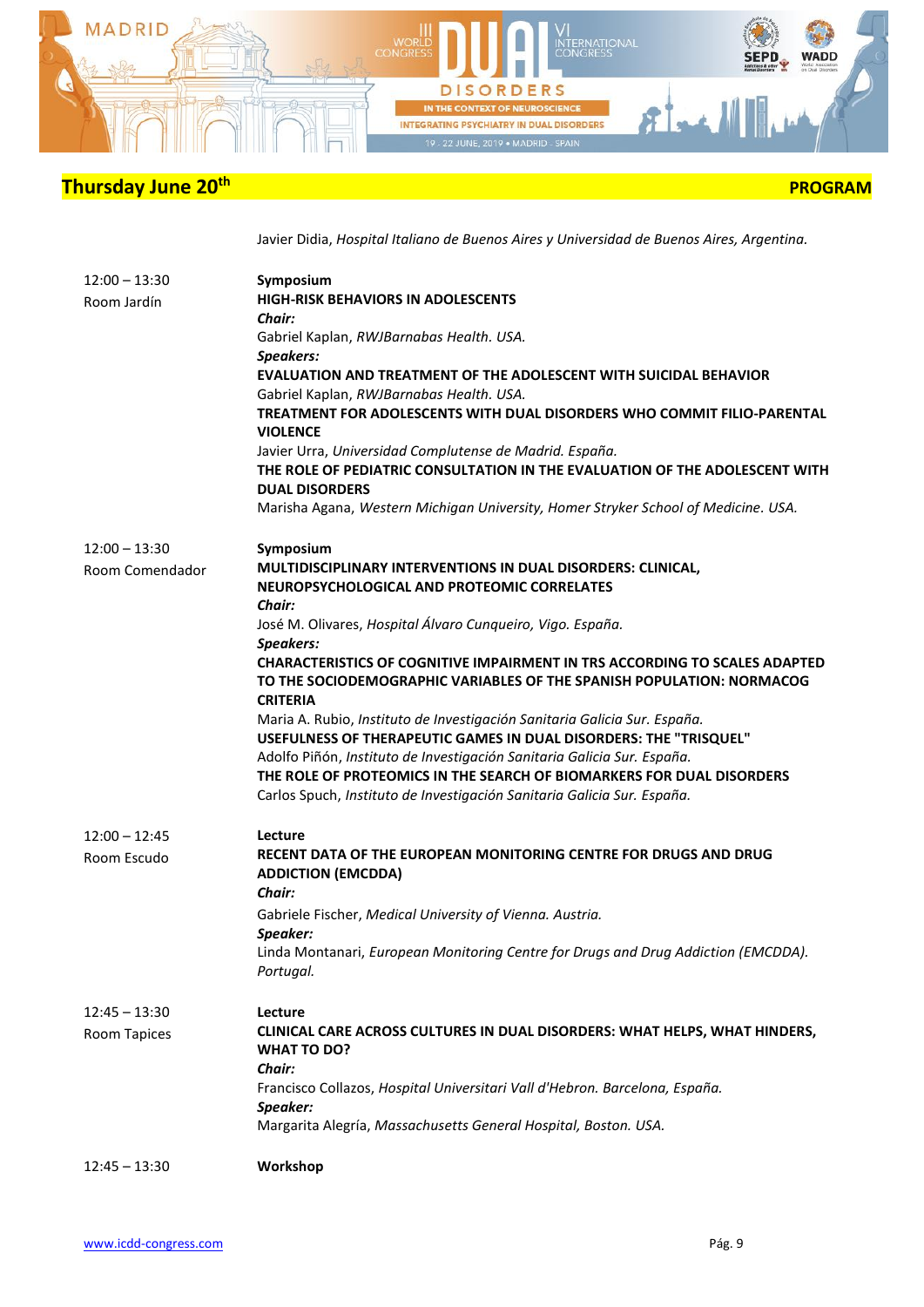

|  | <b>PROGRAM</b> |
|--|----------------|
|--|----------------|

| Room Escudo                            | <b>EDUCATIONAL MODEL IN DUAL DISORDERS</b><br><b>Chair:</b><br>José M. Vázquez, Agencia Salud Pública de Barcelona. España.<br>Speakers:<br><b>ADHD AND ADDICTIONS</b><br>Gerard Anmella, Hospital Clínic i Provincial de Barcelona. Institut de Neurociències. España.<br><b>CHEMSEX</b><br>Justo E. Pinzón, Hospital Clínic i Provincial de Barcelona. Institut de Neurociències. España.<br>ADDICTION AND AUSTISM SPECTRUM DISORDER<br>Anna Giménez, Hospital Clínic i Provincial de Barcelona. Institut de Neurociències. España.                                                                                                                                                                                                                                    |
|----------------------------------------|--------------------------------------------------------------------------------------------------------------------------------------------------------------------------------------------------------------------------------------------------------------------------------------------------------------------------------------------------------------------------------------------------------------------------------------------------------------------------------------------------------------------------------------------------------------------------------------------------------------------------------------------------------------------------------------------------------------------------------------------------------------------------|
| $13:30 - 14:30$                        | <b>Break</b>                                                                                                                                                                                                                                                                                                                                                                                                                                                                                                                                                                                                                                                                                                                                                             |
| $13:30 - 14:30$<br>Room Doblón         | <b>SATELLITE Symposium</b><br>Industry Session not included in official scientific programme CME/CPD                                                                                                                                                                                                                                                                                                                                                                                                                                                                                                                                                                                                                                                                     |
| $14:30 - 15:15$<br><b>Room Tapices</b> | Lecture<br><b>CANNABIDIOL AS A NEW OPTION TO TREAT DUAL PSYCHOSIS?</b><br>Chair:<br>Miguel Casas, Universitat Autònoma de Barcelona, Hospital Universitari Vall d'Hebron.<br>Barcelona, España.<br>Speaker:<br>Philip McGuire, King's College London. United Kingdom.                                                                                                                                                                                                                                                                                                                                                                                                                                                                                                    |
| $14:30 - 16:00$<br>Room Doblón         | Symposium<br>HIGHLY COMORBID DUAL DISORDERS: FROM CLINICAL EPIDEMIOLOGY TO SCREENING AND<br><b>THERAPEUTIC MANAGEMENT</b><br>Chair:<br>Julien Cabé, University Clermont Auvergne. France.<br>Speakers:<br><b>GENDER-SPECIFIC ASSOCIATIONS BETWEEN TOBACCO SMOKING, SEDATIVE USE</b><br><b>DISORDERS AND SEVERE SUICIDAL BEHAVIOR IN ADDICTIVE DISORDERS</b><br>Romain Icick, Hôpitaux de Paris, FondaMental Foundation, France.<br>NETWORK ANALYSIS OF PSYCHOTIC MANIFESTATIONS AMONG COCAINE USERS<br>Emily Karsinti, Globeo Travel. France.<br><b>IS METHYLPHENIDATE ASSOCIATED WITH INCREASED RISK OF PSYCHIATRIC</b><br><b>COMPLICATIONS IN PATIENTS WITH ADHD, SUD AND ANOTHER SEVERE MENTAL ILLNESS?</b><br>Frieda Matthys, University Hospital Brussels. Belgium. |
| $14:30 - 16:00$<br>Room Jardín         | Symposium<br>PROGRAMS WITH LONG-TERM INJECTABLE ANTIPSYCHOTICS: ARE THEY AN EFFECTIVE AND<br>EFFICIENT ALTERNATIVE TO IMPROVE CARE OF DUAL PATIENTS WITH SEVERE MENTAL<br><b>ILLNESS?</b><br>Chair:<br>Indalecio Carrera, UAD Aclad Coruña. Universidad Santiago de Compostela. España.<br>Speakers:<br>THE ROLE OF NURSING IN APLD PROGRAMS<br>Mª José Álvarez, Complejo Hospitalario Universitario de Vigo. España.<br>REASONS FOR THE IMPORTANCE OF USE OF LONG-LASTING INJECTABLE ANTIPSYCHOTICS                                                                                                                                                                                                                                                                     |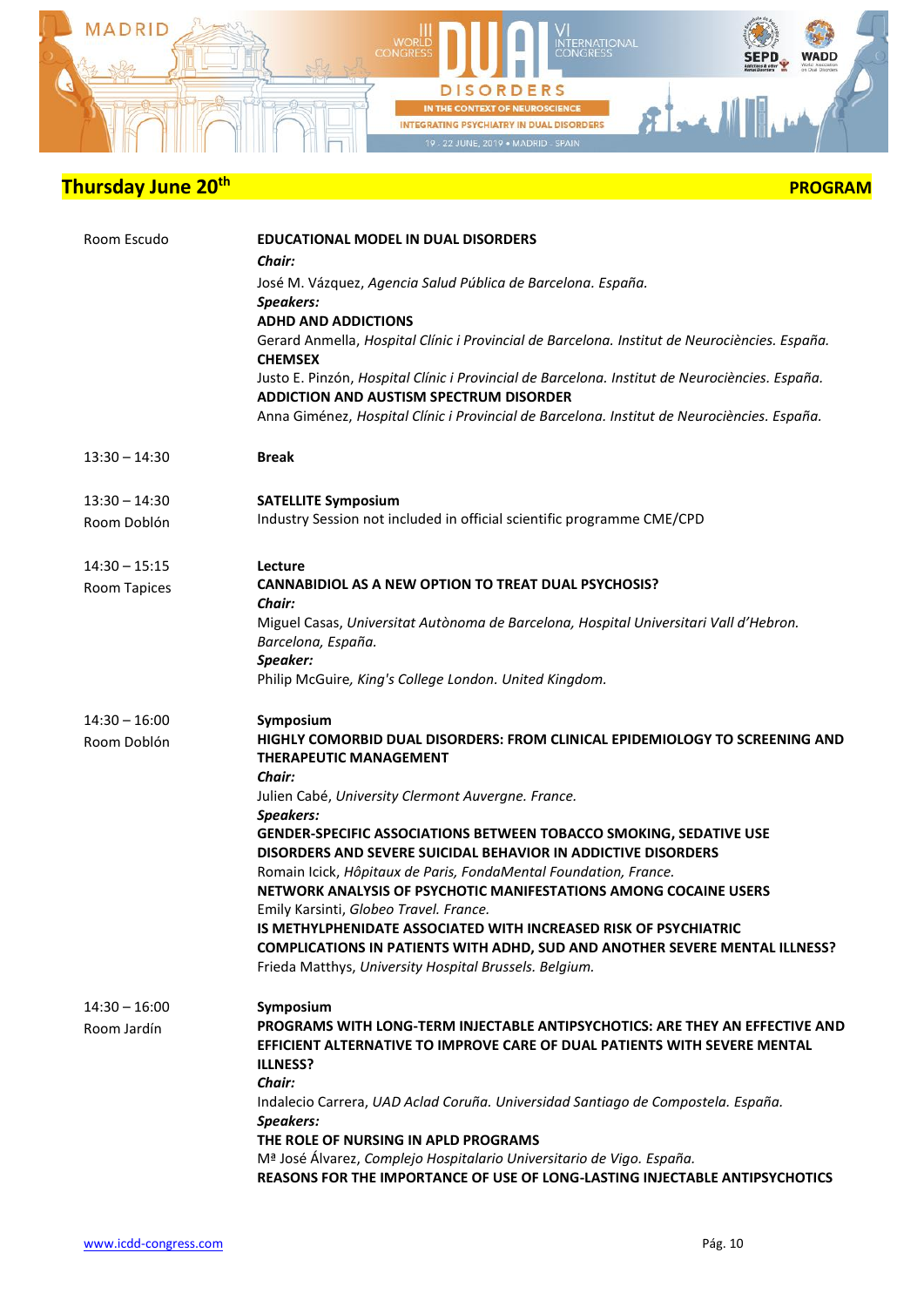

|                                    | IN THE CLINICAL PRACTICE OF THE UAD / CAT OF THE ADDICTION NETWORK<br>Carlos Vasconcelos, Hospital de Santo António - Centro Hospitalar do Porto. Portugal.<br>GALICIA-NORTH PORTUGAL APLD PROGRAM: ANALYSIS OF A CLINICAL ASSISTENTIAL<br><b>EXPERIENCE</b><br>Indalecio Carrera, UAD Aclad Coruña. Universidad Santiago de Compostela. España. |
|------------------------------------|--------------------------------------------------------------------------------------------------------------------------------------------------------------------------------------------------------------------------------------------------------------------------------------------------------------------------------------------------|
| $14:30 - 16:00$<br>Room Comendador | Symposium<br>NOVEL PARADIGMS IN DUAL DISORDERS, FOCUS ON THE NETWORK THEORY<br>Chair:                                                                                                                                                                                                                                                            |
|                                    | Jose R. Gutierrez Casares, Servicio Extremeño de Salud. España.<br>Speakers:                                                                                                                                                                                                                                                                     |
|                                    | THE NEED FOR NEW PARADIGMS IN PSYCHIATRY AND DUAL DISORDERS. NETWORKS<br><b>THEORY</b>                                                                                                                                                                                                                                                           |
|                                    | José M. Zoido, Centro Extremeño de Atención a la Drogodependencia, CEDEX. Badajoz,<br>España.                                                                                                                                                                                                                                                    |
|                                    | ANALYSIS FROM COMPLEXITY AND NETWORKS IN DUAL DISORDERS, TRS, ADHD AND<br><b>DEPRESSION</b>                                                                                                                                                                                                                                                      |
|                                    | Fco. Javier Pino, Unidad de Salud Mental de Montijo. Badajoz, España.                                                                                                                                                                                                                                                                            |
|                                    | <b>CLINICAL APPLICABILITY. DESPERATELY LOOKING FOR TO-N1</b>                                                                                                                                                                                                                                                                                     |
|                                    | Jose R. Gutierrez Casares, Servicio Extremeño de Salud. España.                                                                                                                                                                                                                                                                                  |
| $14:30 - 16:00$                    | <b>Symposium with SEPG</b>                                                                                                                                                                                                                                                                                                                       |
| Room Escudo                        | DUAL DISORDERS IN ELDERLY PEOPLE. A HIDDEN PROBLEM                                                                                                                                                                                                                                                                                               |
|                                    | Chair:                                                                                                                                                                                                                                                                                                                                           |
|                                    | Manuel A. Franco, Hospital Universitario Río Hortega, Complejo Asistencial de Zamora.<br>España.<br>Speakers:                                                                                                                                                                                                                                    |
|                                    | BRIEF SCALE FOR THE DETECTION OF ALCOHOLISM IN OLDER ADULTS (S-MAST-G,<br><b>GERIATRIC SCALE OF THE MICHIGAN ALCOHOL SCREENING TEST)</b>                                                                                                                                                                                                         |
|                                    | Javier Olivera, Hospital General San Jorge. Universidad de Zaragoza. España.<br>ALCOHOL USE DISORDER IN HOSPITALIZED ELDERLY PEOPLE                                                                                                                                                                                                              |
|                                    | Jesús Monforte, Complejo Asistencial de Zamora. España.                                                                                                                                                                                                                                                                                          |
|                                    | USE AND ABUSE OF OPIOIDS IN ELDERLY PEOPLE                                                                                                                                                                                                                                                                                                       |
|                                    | Juan L. Muñoz, Hospital Universitario Río Hortega. España.                                                                                                                                                                                                                                                                                       |
|                                    | Amaya Caldero, Hospital Universitario Río Hortega. España.<br>PATHOLOGICAL GAMBLING IN OLDER ADULTS. DIAGNOSIS, INTERVENTION AND<br><b>TREATMENT (REVIEW)</b>                                                                                                                                                                                    |
|                                    | Mauricio A. González Sepúlveda, Universidad de Chile. Chile.                                                                                                                                                                                                                                                                                     |
| $15:15 - 16:00$                    | Lecture                                                                                                                                                                                                                                                                                                                                          |
| Room Tapices                       | <b>INTERINDIVIDUAL VARIATIONS IN ENDOGENOUS OPIOID FUNCTION AND CLINICAL</b><br><b>CONSEQUENCES</b>                                                                                                                                                                                                                                              |
|                                    | Chair:                                                                                                                                                                                                                                                                                                                                           |
|                                    | Icro Maremmani, University of Pisa, University of Siena, Santa Chiara University Hospital,<br>Pisa, Italy.                                                                                                                                                                                                                                       |
|                                    | Speaker:                                                                                                                                                                                                                                                                                                                                         |
|                                    | Jon-Kar Zubieta, University of Utah, USA.                                                                                                                                                                                                                                                                                                        |
| $16:00 - 16:45$                    | Lecture                                                                                                                                                                                                                                                                                                                                          |
| Room Tapices                       | <b>AGGRESSION AND HEROIN ADDICTION</b>                                                                                                                                                                                                                                                                                                           |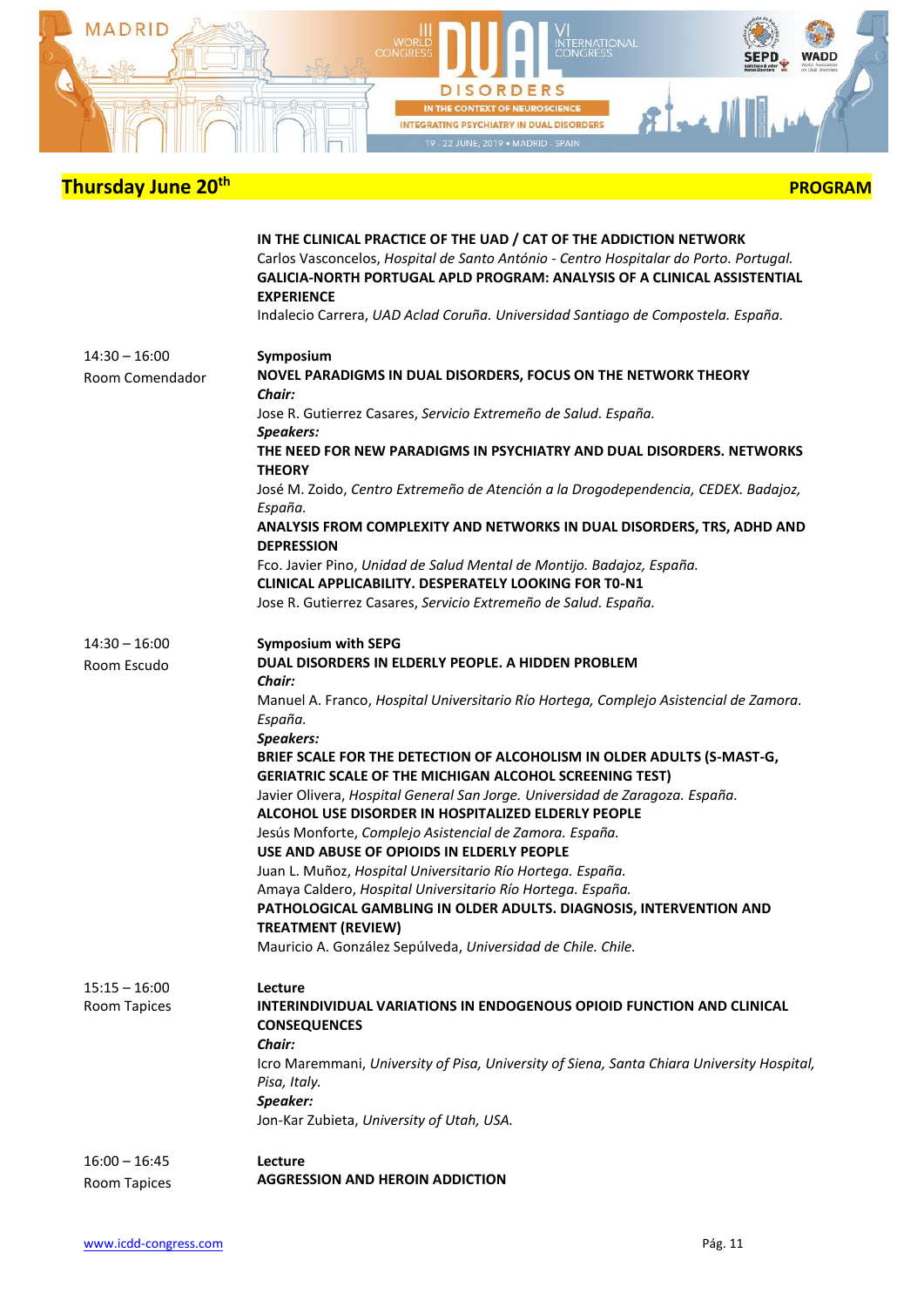

|  | <b>PROGRAM</b> |
|--|----------------|
|--|----------------|

|                                    | Chair:<br>Mehdi Paes, Mohamed V University. Morocco.<br>Speaker:<br>Icro Maremmani, University of Pisa, University of Siena, Santa Chiara University Hospital,<br>Pisa, Italy.                                                                                                                                                                                                                                                                                                                                                                                                                                                                                                                                                                                                                                                                                                                                                                                                                 |
|------------------------------------|------------------------------------------------------------------------------------------------------------------------------------------------------------------------------------------------------------------------------------------------------------------------------------------------------------------------------------------------------------------------------------------------------------------------------------------------------------------------------------------------------------------------------------------------------------------------------------------------------------------------------------------------------------------------------------------------------------------------------------------------------------------------------------------------------------------------------------------------------------------------------------------------------------------------------------------------------------------------------------------------|
| $16:00 - 17:30$<br>Room Doblón     | Symposium<br><b>MODELS OF SUCCESS IN THE ELIMINATION OF HEPATITIS C</b><br><b>Chair:</b><br>Pablo Vega, Instituto de Adicciones. Madrid Salud. España.<br><b>Speakers:</b><br>STRATEGIES IN THE ELIMINATION OF HEPATITIS C IN THE ENVIRONMENT OF ADDICTIONS<br>Luis Morano, Hospital Álvaro Cunqueiro. Vigo, España.<br><b>MICROELIMINATION MODEL THROUGH COORDINATION BETWEEN ADDICTION CENTERS</b><br>Francina Fonseca, Institut de Neuropsiquiatria i Addiccions, Parc de Salut Mar. Barcelona,<br>España.<br>MICROELIMINATION MODEL IN AN ADDICTION CENTER<br>Pablo Vega, Instituto de Adicciones. Madrid Salud. España.                                                                                                                                                                                                                                                                                                                                                                   |
| $16:00 - 17:30$<br>Room Jardín     | Symposium<br><b>PSYCHOSIS: FIRST EPISODE AND CANNABIS</b><br>Chair:<br>Mara Parellada, Hospital General Universitario Gregorio Marañón. Madrid, España.<br><b>Speakers:</b><br><b>TBC</b><br>Daniel Bergé, IAPS Centre Forum Hospital del Mar. Barcelona, España.<br><b>CANNABIS AND PSYCHOSIS: DANGEROUS LIAISONS</b><br>Miguel Ruiz-Veguilla, Hospital Universitario Virgen del Rocío. Sevilla, España.<br><b>CHRONOLOGICAL USE OF CANNABIS, DIFFERENCES BETWEEN FIRST-EPISODE PSYCHOSES</b><br>AND AT-RISK MENTAL STATES IN RURAL, DIVERSE AREAS<br>Jesús Pérez, University of Cambridge. United Kingdom.                                                                                                                                                                                                                                                                                                                                                                                   |
| $16:00 - 17:30$<br>Room Comendador | Symposium<br><b>CLINICAL CHALLENGES IN THE TREATMENT OF DUAL DISORDERS</b><br>Chair:<br>Eduardo Madrigal de León, Instituto Nacional de Psiquiatría Ramón de la Fuente Muñiz.<br>Ciudad de México, México.<br>Co-chair:<br>Rodrigo Marín-Navarrete, Instituto Nacional de Psiquiatría Ramón de la Fuente Muñiz.<br>Ciudad de México, México.<br>Speakers:<br><b>CHALLENGES TO IMPLEMENT INTEGRATED TREATMENTS INTO THE PUBLIC HEALTH SYSTEM</b><br>Eduardo Madrigal de León, Instituto Nacional de Psiquiatría Ramón de la Fuente Muñiz.<br>Ciudad de México, México.<br>ANTISOCIAL BEHAVIORS IN METHAMPHETAMINE USERS TREATED IN CIJ<br>Carmen Fernández Cáceres, Centros de Integración Juvenil A.C. México.<br>THE IMPACT OF THE TREATMENT OF DEPRESSION ON SUBSTANCE ABUSE AND HIV<br>OUTCOMES IN A COHORT OF HIV/ HCV INFECTED PATIENTS: RESULTS FROM A<br>RANDOMIZED CONTROLLED STUDY IN THE US<br>Viviana E. Horigian, University of Miami, Florida Node Alliance of the NIDA CTN. USA. |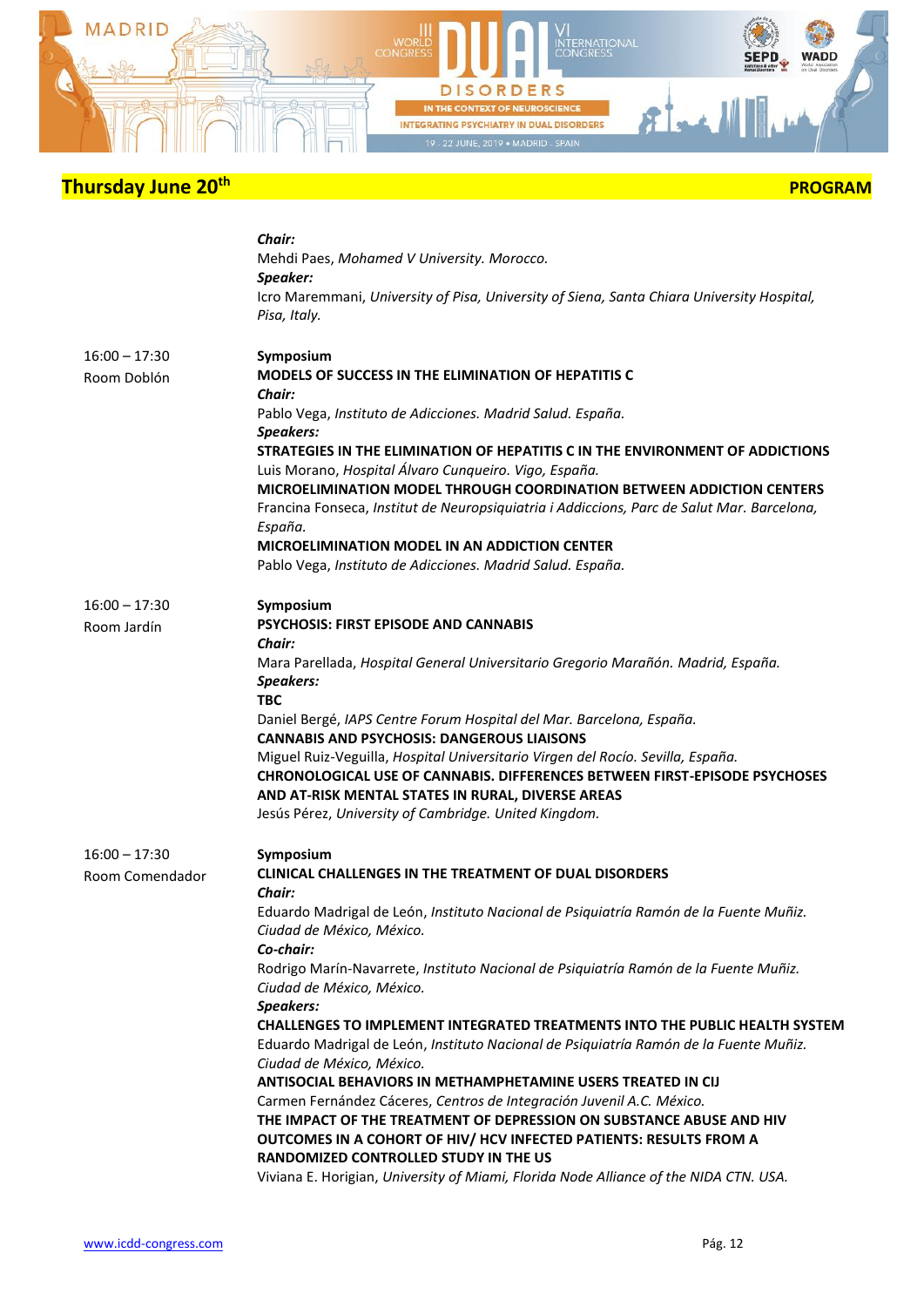

|                                        | DEVELOPMENT OF AN APP FOR SCREENING OF DUAL DISORDERS: A TOOL TO IMPROVE<br>TREATMENT SERVICES IN MEXICO<br>Rodrigo Marín-Navarrete, Instituto Nacional de Psiquiatría Ramón de la Fuente Muñiz.<br>Ciudad de México, México.                                            |
|----------------------------------------|--------------------------------------------------------------------------------------------------------------------------------------------------------------------------------------------------------------------------------------------------------------------------|
| 16:00 – 17:30<br>Room Escudo           | Symposium<br>NOVEL TREATMENTS TARGETING RISK FACTORS IN DUAL DISORDERS<br>Chair:                                                                                                                                                                                         |
|                                        | Catherine Quinn, University of Queensland. Australia.<br>Speakers:<br>QUIKFIX: A PERSONALITY RISK-TARGETED, COPING SKILLS ENHANCED MOTIVATIONAL<br>INTERVIEWING INTERVENTION FOR YOUNG PEOPLE ACCESSING EMERGENCY DEPARTMENT<br><b>AND CRISIS SUPPORT CARE?</b>          |
|                                        | Leanne Hides, University of Queensland. Australia.<br><b>GRIT: A STRENGTH BASED WELLBEING PROGRAM FOR HIGH RISK CLIENTS ACCESSING</b><br><b>RESIDENTIAL SUBSTANCE USE TREATMENT</b>                                                                                      |
|                                        | Catherine Quinn, University of Queensland. Australia.<br>HEALTHY LIFESTYLES: A HOLISTIC, VERSATILE MOTIVATIONAL INTERVIEWING AND<br>COGNITIVE BEHAVIOURAL INTERVENTION TARGETING SUBSTANCE USE AND MENTAL AND<br>PHYSICAL HEALTH                                         |
|                                        | Amanda Baker, University of Newcastle. United Kingdom.                                                                                                                                                                                                                   |
| $16:45 - 17:30$<br><b>Room Tapices</b> | Lecture<br>DUAL BIPOLAR DISORDERS: IS IT TRUE THAT THEY HAVE A WORSE PROGNOSIS?<br>Chair:                                                                                                                                                                                |
|                                        | José M. Montes, Hospital Universitario Ramón y Cajal. Madrid, España.<br>Speaker:<br>Eduard Vieta, Hospital Clínic de Barcelona. Universitat de Barcelona. España.                                                                                                       |
| $17:30 - 18:00$                        | <b>Coffee Break</b>                                                                                                                                                                                                                                                      |
| 17:30 - 18:00<br>Room Escudo           | <b>Oral communications 3.2</b><br>Chair:                                                                                                                                                                                                                                 |
|                                        | Marta Quesada, Hospital Universitari Vall d'Hebron. Barcelona, España.                                                                                                                                                                                                   |
|                                        | DUAL DIAGNOSIS OF EATING DISORDERS AMONG ETHIOPIAN ADOLESCENTS IN ISRAEL:<br><b>CULTURALLY SENSITIVE DIAGNOSIS AND TREATMENT MODEL</b><br>Yael Latzer, Rinat Grundman Shem-Tov, Noa Loevy Hecht, Eynat Zubery                                                            |
|                                        | ALEXITHYMIA IN PATIENTS WITH SUBSTANCE USE DISORDERS AND DUAL DIAGNOSIS: A 6<br><b>MONTHS FOLLOW-UP</b>                                                                                                                                                                  |
|                                        | Raul Felipe Palma-Alvarez, Elena Ros-Cucurull, Constanza Daigre, Marta Perea-Ortueta,<br>María Robles-Martínez, Nieves Martínez-Luna, Pedro Serrano, Josep Antoni Ramos-Quiroga,<br>Carlos Roncero, Lara Grau-López                                                      |
|                                        | EL CRAVING EN PERSONAS DIAGNOSTICADAS DE TRASTORNO POR USO DE COCAÍNA Y<br>PATOLOGÍA DUAL                                                                                                                                                                                |
|                                        | Marta Perea-Ortueta, Constanza Daigre, Felipe Palma Álvarez, Elena Ros Cucurull, Nieves<br>Martínez Luna, Marta Sorribes, Zaira Nieto Fernández, Pedro Serrano Pérez, Anna Salas<br>Martínez, Josep Antoni Ramos Quiroga, María Robles, Lola Rodríguez-Martos, Lara Grau |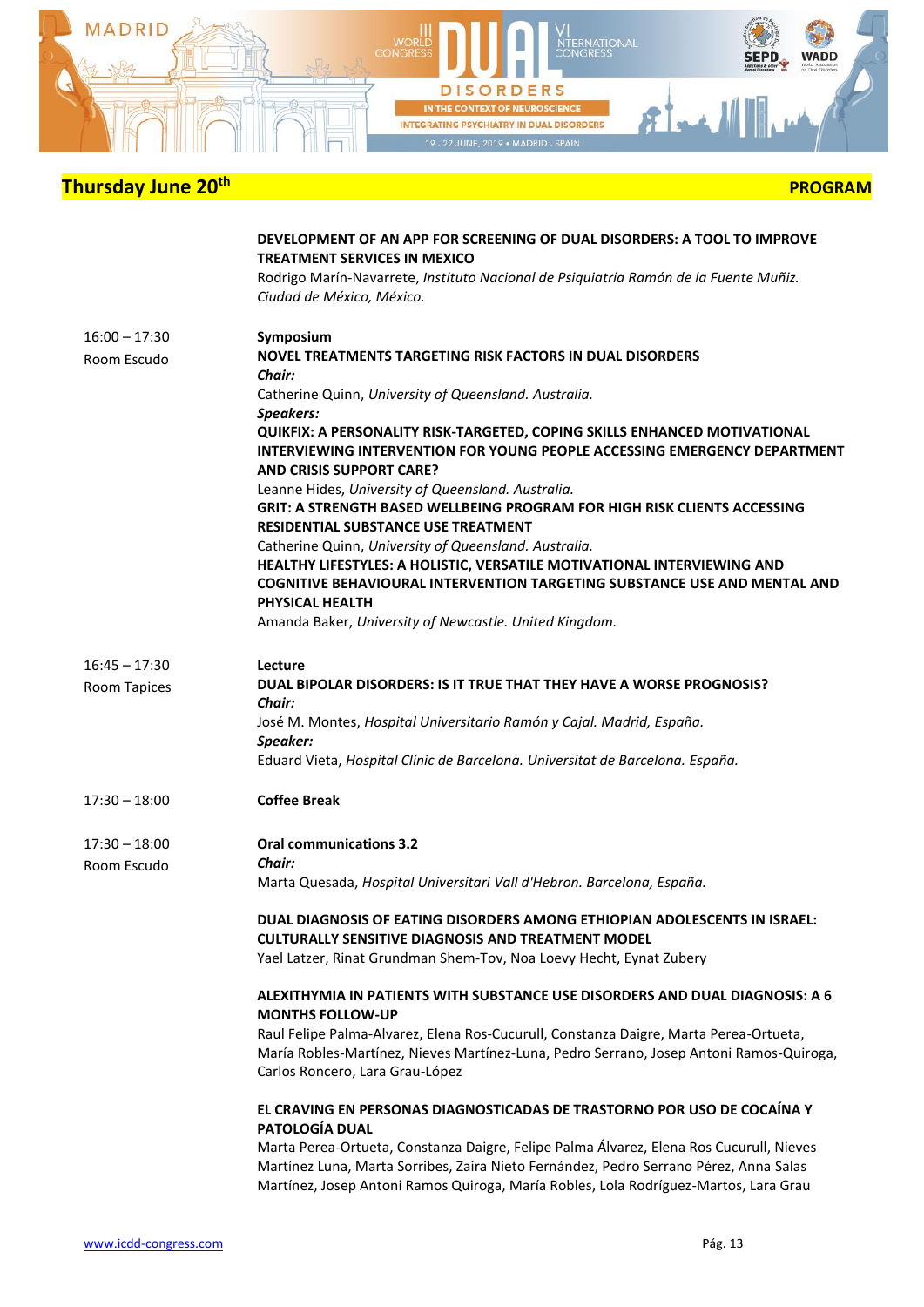

### **PROGRAM**

#### López

| 18:00 - 19:30 | <b>SATELLITE Symposium</b>                                             |
|---------------|------------------------------------------------------------------------|
| Room Doblón   | Industry Session not included in official scientific programme CME/CPD |
| 18:00 - 19:30 | <b>SATELLITE Symposium</b>                                             |

Room Jardín

Industry Session not included in official scientific programme CME/CPD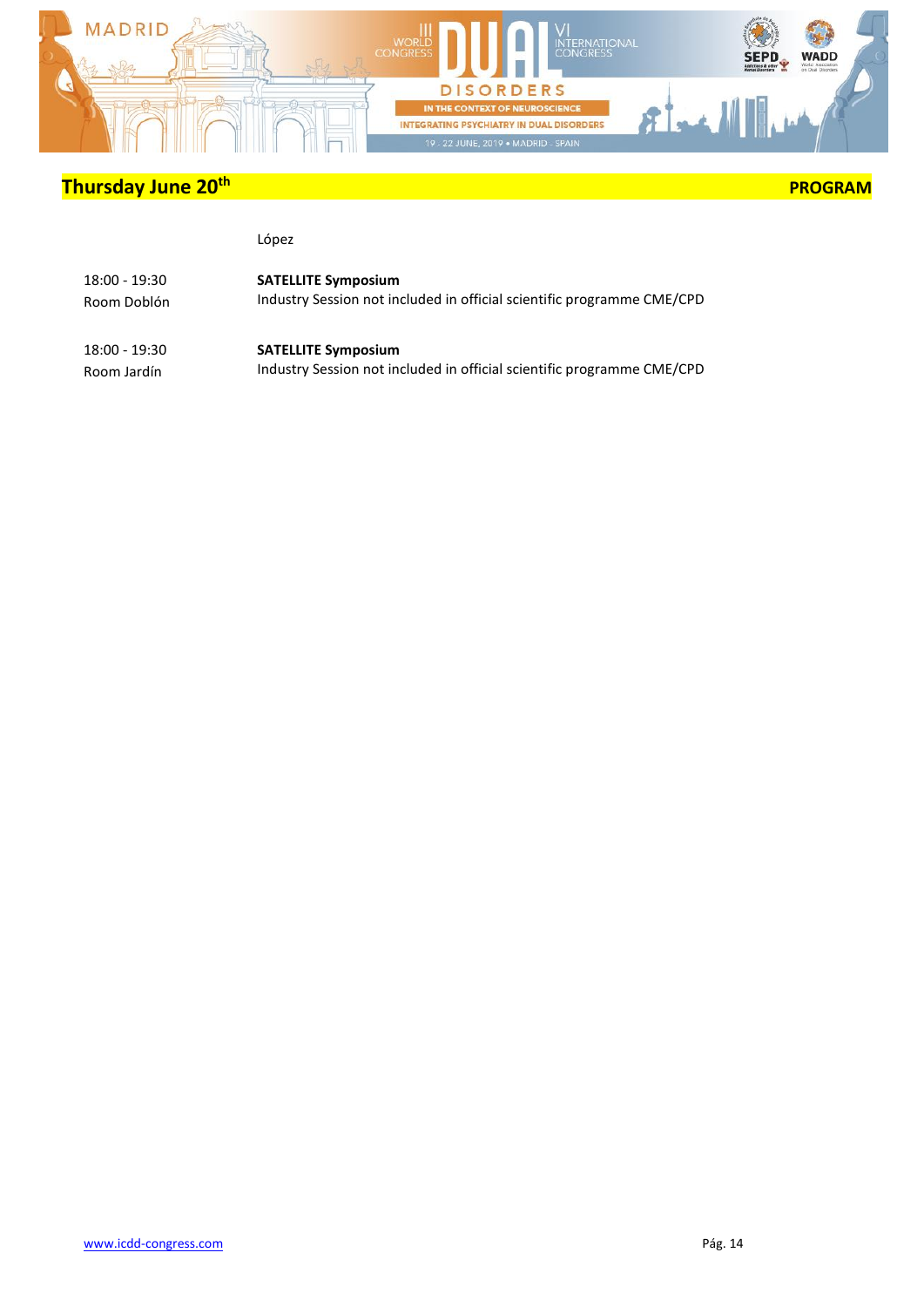

| $08:30 - 09:15$<br>Room Tapices    | Lecture<br>THE PSYCHOLOGICAL AND NEURAL BASIS OF INCENTIVE HABITS: RELEVANCE FOR OUR<br>UNDERSTANDING OF ADDICTION<br><b>Chair:</b><br>Néstor Szerman, Servicio Salud Mental Retiro, Hospital General Universitario Gregorio<br>Marañón. Madrid, España.<br>Speaker:<br>David Belin, University of Cambridge. United Kingdom.                                                                                                                                                                                                                                                                                                                                                                  |
|------------------------------------|------------------------------------------------------------------------------------------------------------------------------------------------------------------------------------------------------------------------------------------------------------------------------------------------------------------------------------------------------------------------------------------------------------------------------------------------------------------------------------------------------------------------------------------------------------------------------------------------------------------------------------------------------------------------------------------------|
| $08:30 - 09:15$<br>Room Doblón     | Workshop<br>RECONCEPTUALIZATION FOR THE INTERVENTION IN DUAL DISORDERS FROM A VIEW<br><b>BASED ON ATTACHMENT THEORY AND NEUROAFFECTIVE ORGANIZATION</b><br>Chair:<br>Humberto Guajardo, Universidad de Santiago de Chile. Chile.<br><b>Speakers:</b><br><b>EARLY LINKING-AFFECTIVE DYNAMIC RELATED TO ADDICTION</b><br>Felipe Lecannelier, CIAD Centro de Investigación y Asistencia a las Drogodependencias. Chile.<br>NEUROAFFECTIVE PROCESSES AND MECHANISMS IMPLICATED IN DUAL DISORDERS<br>Humberto Guajardo, Universidad de Santiago de Chile. Chile.<br>AN UPDATED MODEL OF PSYCHOTHERAPEUTIC INTERVENTION IN DUAL DISORDERS<br>Diana Kushner, Universidad de Santiago de Chile. Chile. |
| $08:30 - 09:15$<br>Room Jardín     | Workshop<br>TREATMENT OF YOUTH WITH ALCOHOL AND/OR OTHER SUBSTANCE USE DISORDERS AND<br><b>CO-OCCURRING DEPRESSION OR SUICIDALITY</b><br>Chair:<br>David Goldston, Duke University School of Medicine. USA.<br><b>Speakers:</b><br>David Goldston, Duke University School of Medicine. USA.<br>John F. Curry, Duke University School of Medicine. USA.<br>Yifrah Kaminer, University of Connecticut School of Medicine. USA.                                                                                                                                                                                                                                                                   |
| $08:30 - 09:15$<br>Room Comendador | Workshop<br>TREATMENT PROGRAMS FOR DUAL DISORDERS PATIENTS: A NEW WAY TO UNDERSTAND<br><b>ADDICTION</b><br><b>Chair:</b><br>João Marques-Teixeira, Clínica de Saúde Mental no Porto. Portugal.<br>Speakers:<br>A NEW WAY TO ORGANIZE DUAL AND ADDICTED PATIENTS TREATMENT<br>Célia Franco, Centro Hospitalar Universitario Coimbra. Portugal.<br>THE EXPERIENCE OF A COMMUNITY MENTAL HEALTH UNIT IN THE TREATMENT OF DUAL<br><b>AND ADDICTED PATIENTS</b><br>Tânia Silva, Centro Hospitalar Universitario Coimbra. Portugal.<br><b>CLINICAL CASES TREATED IN MENTAL HEALTH UNITS</b><br>Elisabete Albuquerque, Centro Hospitalar Universitario Coimbra. Portugal.                             |
| $08:30 - 10:00$<br>Room Escudo     | <b>Oral communications 4</b><br><b>Chairs:</b>                                                                                                                                                                                                                                                                                                                                                                                                                                                                                                                                                                                                                                                 |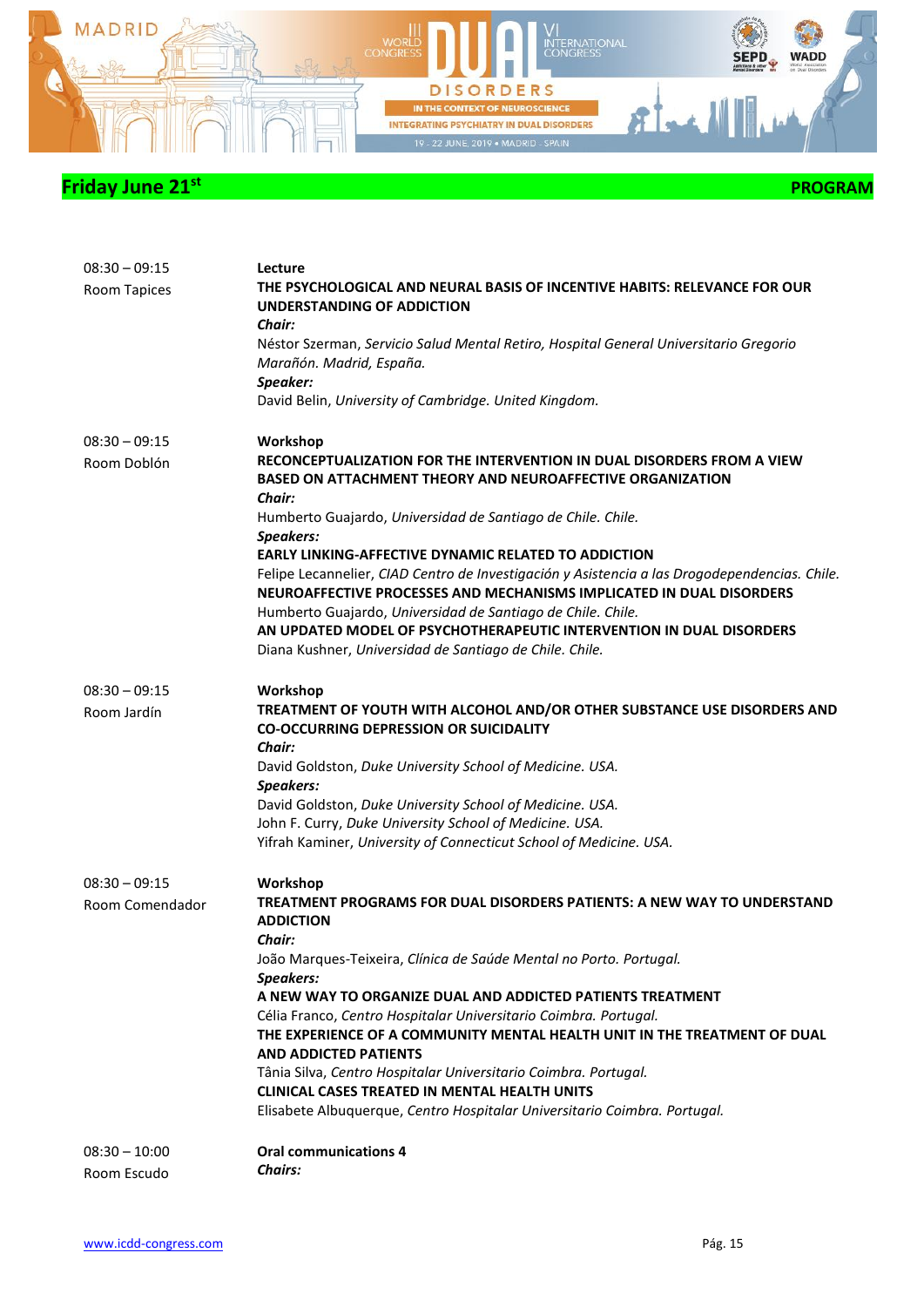

 **PROGRAM** 

Enriqueta Ochoa, *Hospital Universitario Ramón y Cajal, Madrid. España.* Arkaitz Colina, *Centre De Soins, D'Accompagnement Et De Prévention En Addictologie. France.*

### **TOBACCO USE IN A MENTAL HEALTH SERVICE FOR YOUNG PEOPLE – LET'S INTERVENE EARLY AND CLEAR THE HAZE**

Enrico Cementon

#### **ADHERENCIA AL TRATAMIENTO AMBULATORIO Y EVOLUCIÓN DEL CONSUMO DE SUSTANCIAS HASTA SEIS MESES DESPUÉS DE INICIAR TRATAMIENTO: EL ROL DE LA PATOLOGÍA DUAL**

Constanza Daigre, Lara Grau-López, Nieves Martínez-Luna, Felipe Palma-Álvarez, Pedro Serrano Pérez, Anna Salas Martínez, Marta Sorribes Puertas, Josep Antoni Ramos-Quiroga

#### **FACTORES RELACIONADOS CON LA ADHERENCIA AL TRATAMIENTO DE PACIENTES CON TRASTORNO MENTAL Y COMPORTAMENTAL SECUNDARIO AL CONSUMO DE SUSTANCIAS PSICOACTIVAS**

Jonathan Irreño Sotomonte

#### **RETHINKING THE ROLE OF SHAME - CONSIDERING A REVISION OF THE CLIENT-CENTERED APPROACH**

Adi Jaffe

#### **CARACTERÍSTICAS EN LAS PERSONAS QUE INICIAN CONSUMO DE TÓXICOS MÁS TEMPRANO**

Andrea Kiskeri, Deborah Fuentes Casany, Ester Castan Campanera, Ester López Hernández, Enrique Anibal Díaz Ramos

**DIABETES Y TRASTORNOS DEL COMPORTAMIENTO / AGRESIVIDAD: INCIDENCIAS Y MANIFESTACIONES DE LA DEPENDENCIA DE LOS CANNABINOIDES EN EL SISTEMA NERVIOSO EN EL CONTEXTO DE LA HIPOGLUCEMIA**

Freddy Nyegue, Aurelie Fraud

**NON-SCHEDULED TREATMENTS FOR INSOMNIA IN SUBSTANCE USE DISORDERS** Reham Attia

### **FROM SUBSTANCE TO FUNCTION: COMPLEX CARE IN ADDICTION MEDICINE USING A FUNCTIONAL DIMENSIONAL APPROACH**

Maurice Dematteis, Lucie Pennel

| $09:15 - 10:00$ | Lecture                                                                              |
|-----------------|--------------------------------------------------------------------------------------|
| Room Tapices    | <b>HOW DOES CRAVING HOLD AS THE MEDIATOR FOR RELAPSE?</b>                            |
|                 | <b>Chair:</b>                                                                        |
|                 | Amine Benyamina, Centre d'enseignement, de Recherche et de Traitement des Addictions |
|                 | Hôpitaux Universitaires Paris-Sud. France.                                           |
|                 | Speaker:                                                                             |
|                 | Marc Auriacombe, Bordeaux University. France.                                        |
| $09:15 - 10:45$ | Symposium                                                                            |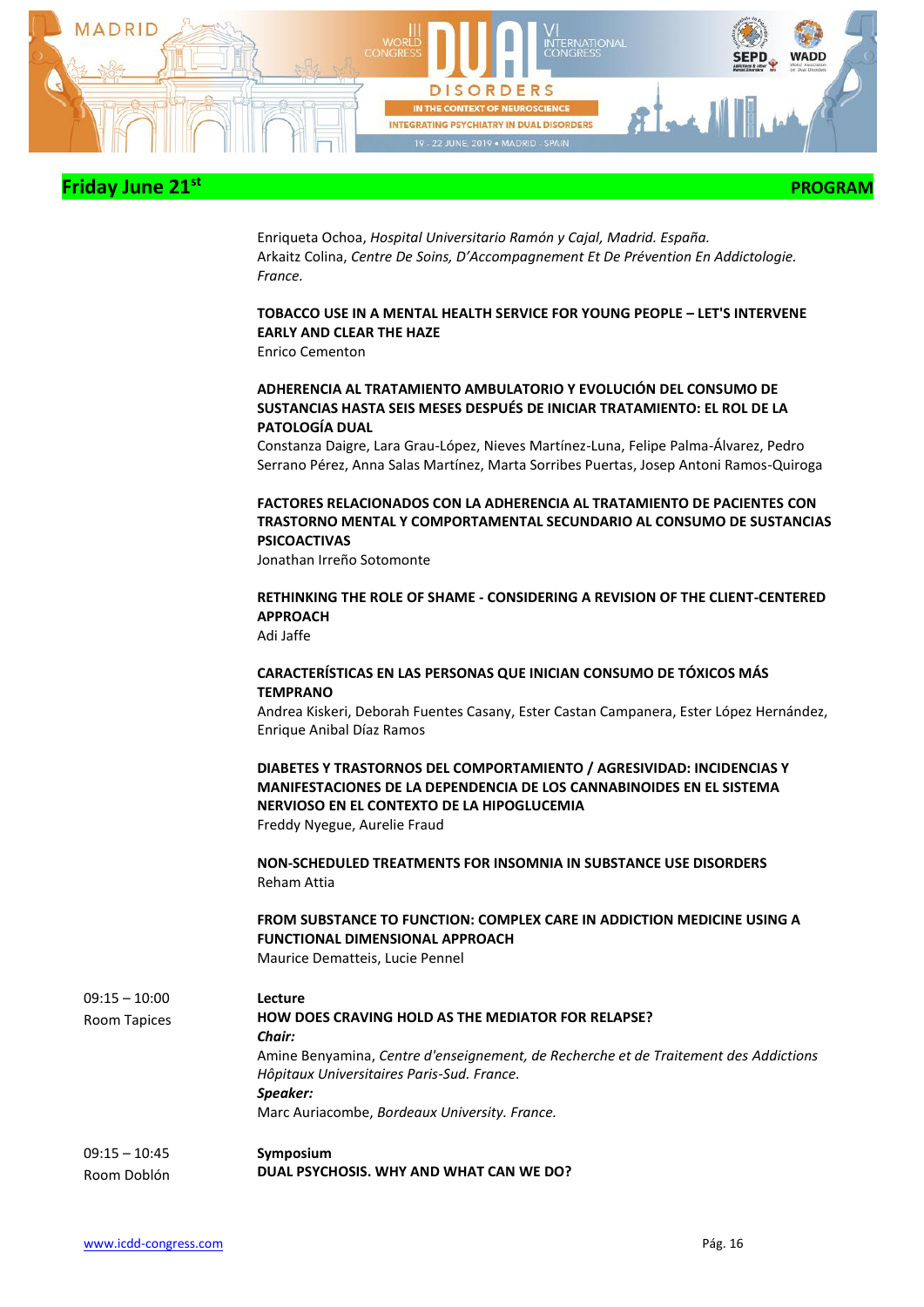

|                                    | Chair:<br>David Fraguas, Hospital General Universitario Gregorio Marañón. Madrid, España<br>Speakers:<br>PATIENTS WITH PSYCHOSIS AND PROBLEMATIC CANNABIS USE<br>Philip McGuire, King's College London. United Kingdom.<br><b>CANNABIS AND PSYCHOSIS: UNDERSTANDING THEIR RELATIONSHIP</b><br>Anna Mané, Institut Hospital del Mar d'Investigacions Mèdiques - IMIM. España.<br><b>TBC</b><br>David Fraguas, Hospital General Universitario Gregorio Marañón. Madrid, España. |
|------------------------------------|-------------------------------------------------------------------------------------------------------------------------------------------------------------------------------------------------------------------------------------------------------------------------------------------------------------------------------------------------------------------------------------------------------------------------------------------------------------------------------|
| $09:15 - 10:45$                    | Symposium                                                                                                                                                                                                                                                                                                                                                                                                                                                                     |
| Room Jardín                        | <b>INSTITUTO ADICCIONES MADRID SALUD. THERAPEUTIC INTERVENTIONS DIRECTED TO</b><br><b>WOMEN WITH ADDICTIONS</b><br>Chair:                                                                                                                                                                                                                                                                                                                                                     |
|                                    | Beatriz Mesías, Instituto de Adicciones de Madrid Salud. Madrid, España.<br>Speakers:                                                                                                                                                                                                                                                                                                                                                                                         |
|                                    | THERAPEUTIC INTERVENTIONS DIRECTED TO WOMEN WITH ADDICTIONS                                                                                                                                                                                                                                                                                                                                                                                                                   |
|                                    | Beatriz Mesías, Instituto de Adicciones de Madrid Salud. Madrid, España.<br>STUDY ON NEEDS, EXPECTATIONS AND DEMANDS MADE TO WOMEN ASSISTED IN THE<br><b>CAD</b>                                                                                                                                                                                                                                                                                                              |
|                                    | María Pérez, Instituto de Adicciones de Madrid Salud. Madrid, España.                                                                                                                                                                                                                                                                                                                                                                                                         |
|                                    | <b>SPECIFIC THERAPEUTIC INTERVENTIONS AND RESOURCES</b>                                                                                                                                                                                                                                                                                                                                                                                                                       |
|                                    | Guadalupe López, Instituto de Adicciones de Madrid Salud. Madrid, España.                                                                                                                                                                                                                                                                                                                                                                                                     |
|                                    | WORKSHOPS FOR THE PREVENTION OF GENDER VIOLENCE IN THE CAD<br>Patricia Martinez, Instituto de Adicciones de Madrid Salud. Madrid, España.                                                                                                                                                                                                                                                                                                                                     |
| $09:15 - 10:45$<br>Room Comendador | Symposium<br>DUAL DISORDERS: DRUG CHOICE MODEL IN THE CONTEXT OF PRECISION PSYCHIATRY<br>Chair:<br>Lola Peris, Centre de Neuchâtelois de Psychiatrie. Neuchàctel, Switzerland.                                                                                                                                                                                                                                                                                                |
|                                    | Speakers:                                                                                                                                                                                                                                                                                                                                                                                                                                                                     |
|                                    | DRUG CHOICE MODEL IN THE CONTEXT OF PRECISION PSYCHIATRY                                                                                                                                                                                                                                                                                                                                                                                                                      |
|                                    | Néstor Szerman, Servicio Salud Mental Retiro, Hospital General Universitario Gregorio<br>Marañón. Madrid, España.                                                                                                                                                                                                                                                                                                                                                             |
|                                    | <b>VULNERABILITY TO ADDICTION: DIFFERENTIAL CONTRIBUTION OF ENDOPHENOTYPES AND</b><br>PSYCHOLOGICAL GATEWAYS BETWEEN COCAINE, HEROIN AND ALCOHOL                                                                                                                                                                                                                                                                                                                              |
|                                    | David Belin, University of Cambridge. United Kingdom.                                                                                                                                                                                                                                                                                                                                                                                                                         |
|                                    | INVOLVEMENT OF THE ENDOCANNABINOID AND OPIOID SYSTEM IN ADDICTION RELATED<br><b>BEHAVIORAL TRAITS</b>                                                                                                                                                                                                                                                                                                                                                                         |
|                                    | Rafael Maldonado, Universidad Pompeu Fabra. Barcelona, España.                                                                                                                                                                                                                                                                                                                                                                                                                |
| $10:00 - 10:45$                    | <b>Oral communications 5</b>                                                                                                                                                                                                                                                                                                                                                                                                                                                  |
| Room Escudo                        | <b>Chairs:</b>                                                                                                                                                                                                                                                                                                                                                                                                                                                                |
|                                    | Maurice Dematteis, Grenoble Alpes University Hospital. France.                                                                                                                                                                                                                                                                                                                                                                                                                |
|                                    | Luis Beato, Hospital Quirónsalud Ciudad Real. España.                                                                                                                                                                                                                                                                                                                                                                                                                         |
|                                    | EFECTIVIDAD DE UN PROGRAMA DE PREVENCION BASADO EN PATOLOGÍA DUAL SOBRE<br>CONSUMO DE SUSTANCIAS PSICOACTIVAS EN POBLACIÓN ESTUDIANTIL ADOLESCENTE DE<br><b>ALTO RIESGO</b><br><b>Marisol Orocio Contreras</b>                                                                                                                                                                                                                                                                |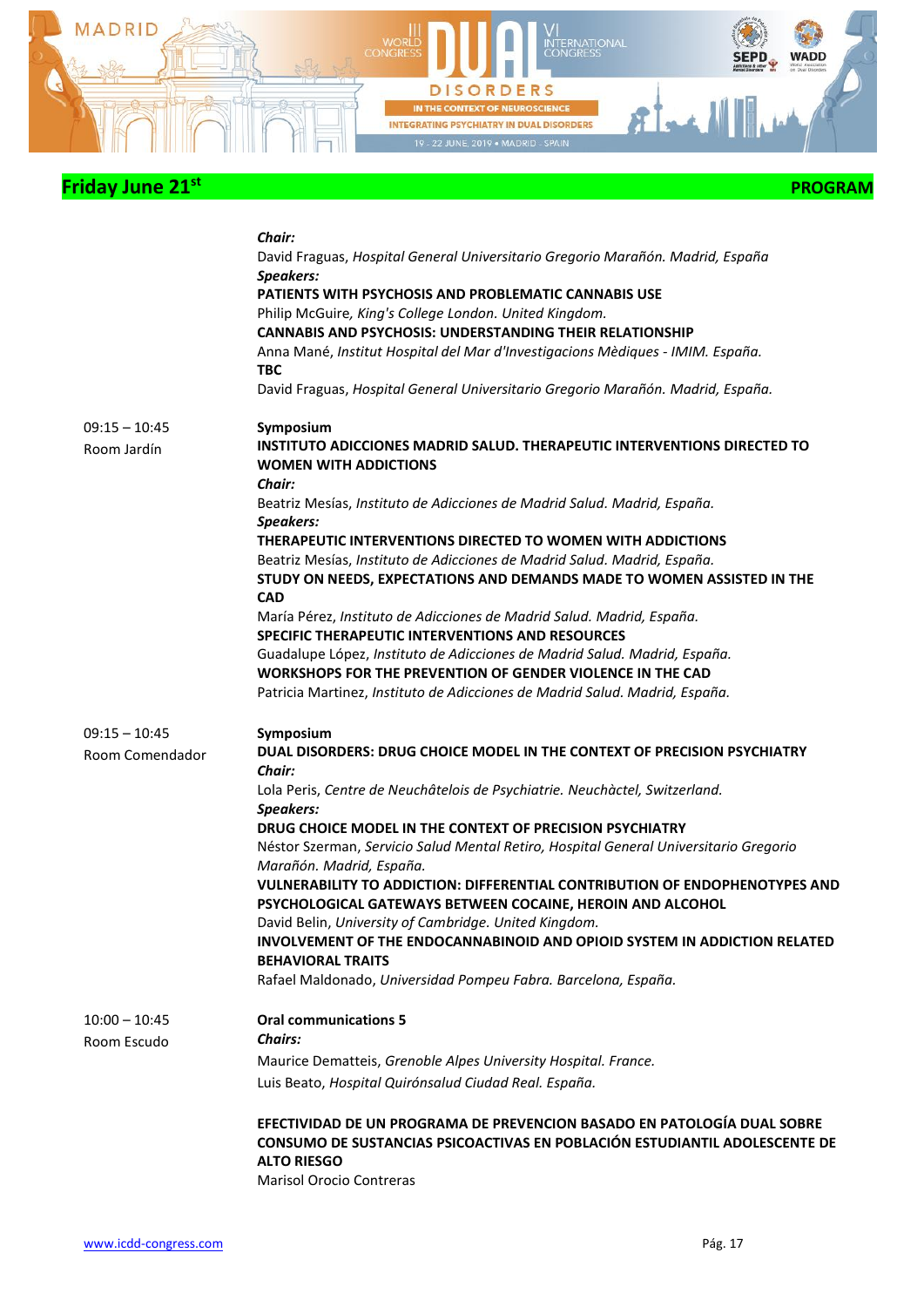

|                                 | THE INFLUENCE OF JOB STRESS ON RISK OF STROKE IN POPULATION 25-64 YEARS IN<br>RUSSIA/SIBERIA: GENDER DISPARITIES. WHO MONICA-PSYCHOSOCIAL PROGRAM<br>Valery Gafarov, Elena Gromova, Dmitriy Panov, Igor Gagulin, Almira Gafarova                                                                                                                                                                                                                                                                                                      |
|---------------------------------|---------------------------------------------------------------------------------------------------------------------------------------------------------------------------------------------------------------------------------------------------------------------------------------------------------------------------------------------------------------------------------------------------------------------------------------------------------------------------------------------------------------------------------------|
|                                 | THE DEVELOPMENT AND IMPLEMENTATION OF THE ADVANCE INTERVENTION TO REDUCE<br>INTIMATE PARTNER VIOLENCE PERPETRATION BY MEN IN SUBSTANCE USE TREATMENT:<br><b>FINDINGS FROM A FEASIBILITY TRIAL AND FORMATIVE EVALUATION IN ENGLAND</b><br>Gail Gilchrist, Gail Radcliffe, Beverly Love, Juliet Henderson, Elizabeth Gilchrist, Danielle<br>Stephens-Lewis, Amy Johnson, Gene Feder, Gemma Halliwell, Sandi Dheensa, Alyson<br>Huntley, David Gadd, Louise Howard, Sir John Strang, Caroline Easton, Sara Kirkpatrick, Mary<br>McMurran |
|                                 | PERSONALITY PROFILE IN MALE PATIENTS WITH SUBSTANCE USE DISORDER,<br>SCHIZOPHRENIA AND DUAL SCHIZOPHRENIA<br>Gemma Prat, Laura Río-Martínez, Julia Elena Marquez-Arrico, Carlos Martínez-García, Ana<br>Adan                                                                                                                                                                                                                                                                                                                          |
|                                 |                                                                                                                                                                                                                                                                                                                                                                                                                                                                                                                                       |
| $10:00 - 10:45$<br>Room Tapices | Lecture<br>ADOLESCENTS WITH DUAL DISORDERS AND PRECISION PSYCHIATRY<br>Chair:                                                                                                                                                                                                                                                                                                                                                                                                                                                         |
|                                 | Miguel Casas, Universitat Autònoma de Barcelona, Hospital Universitari Vall d'Hebron.<br>Barcelona, España.                                                                                                                                                                                                                                                                                                                                                                                                                           |
|                                 | Speaker:<br>Celso Arango, Hospital General Universitario Gregorio Marañón. Madrid, España.                                                                                                                                                                                                                                                                                                                                                                                                                                            |
|                                 |                                                                                                                                                                                                                                                                                                                                                                                                                                                                                                                                       |
| $10:45 - 11:30$<br>Room Tapices | <b>Plenary Session</b><br><b>PRECISION MEDICINE IN ADDICTIVE DISORDERS</b><br><b>Chairs:</b>                                                                                                                                                                                                                                                                                                                                                                                                                                          |
|                                 | Néstor Szerman, Servicio Salud Mental Retiro, Hospital General Universitario Gregorio<br>Marañón. Madrid, España.                                                                                                                                                                                                                                                                                                                                                                                                                     |
|                                 | Miguel Casas, Universitat Autònoma de Barcelona, Hospital Universitari Vall d'Hebron.<br>Barcelona, España.                                                                                                                                                                                                                                                                                                                                                                                                                           |
|                                 | Pedro Ruiz, Department of Psychiatry & Behavioral Sciences, Miller School of Medicine -<br>University of Miami. FL, USA.                                                                                                                                                                                                                                                                                                                                                                                                              |
|                                 | Conference:<br>Nora Volkow, National Institute on Drug Abuse (NIDA), Bethesda. USA.                                                                                                                                                                                                                                                                                                                                                                                                                                                   |
| $11:30 - 12:00$                 | <b>Coffee Break</b>                                                                                                                                                                                                                                                                                                                                                                                                                                                                                                                   |
|                                 |                                                                                                                                                                                                                                                                                                                                                                                                                                                                                                                                       |
| $12:00 - 13:30$<br>Room Tapices | <b>SATELLITE Symposium</b><br>Industry Session not included in official scientific programme CME/CPD                                                                                                                                                                                                                                                                                                                                                                                                                                  |
|                                 |                                                                                                                                                                                                                                                                                                                                                                                                                                                                                                                                       |
| $12:00 - 13:30$                 | <b>SATELLITE Symposium</b>                                                                                                                                                                                                                                                                                                                                                                                                                                                                                                            |
| Room Jardín                     | Industry Session not included in official scientific programme CME/CPD                                                                                                                                                                                                                                                                                                                                                                                                                                                                |
| $12:00 - 13:30$                 | <b>SATELLITE Symposium</b><br>Industry Session not included in official scientific programme CME/CPD                                                                                                                                                                                                                                                                                                                                                                                                                                  |
|                                 |                                                                                                                                                                                                                                                                                                                                                                                                                                                                                                                                       |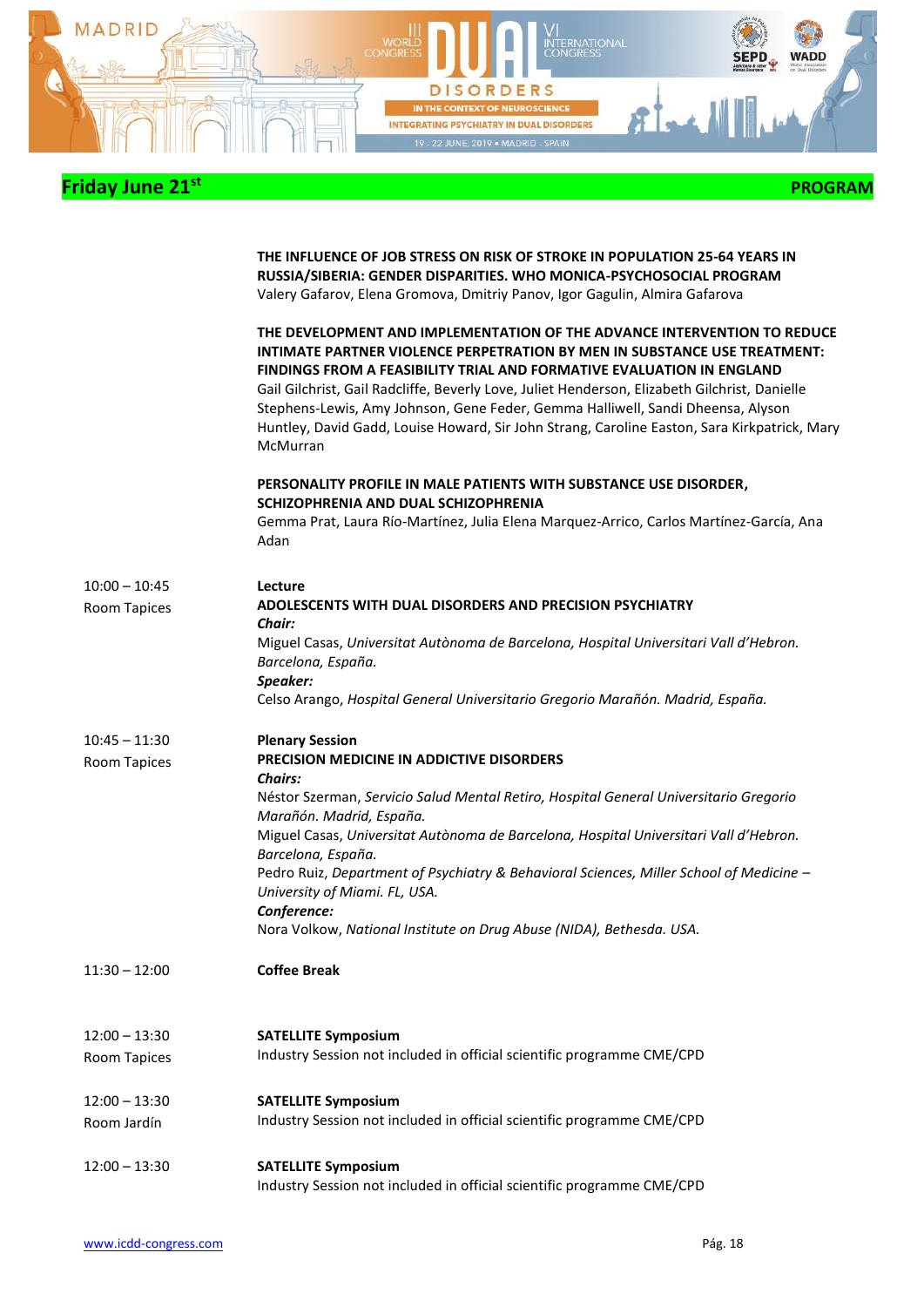

Room Comendador

| $12:00 - 13:30$<br>Room Escudo     | <b>SATELLITE Symposium</b><br>Industry Session not included in official scientific programme CME/CPD                                                                                                                                                                                                                                                                                                                                                                                                                                                                                                                                                                                               |
|------------------------------------|----------------------------------------------------------------------------------------------------------------------------------------------------------------------------------------------------------------------------------------------------------------------------------------------------------------------------------------------------------------------------------------------------------------------------------------------------------------------------------------------------------------------------------------------------------------------------------------------------------------------------------------------------------------------------------------------------|
| $13:30 - 15:00$                    | <b>Lunch Break</b>                                                                                                                                                                                                                                                                                                                                                                                                                                                                                                                                                                                                                                                                                 |
| $15:00 - 15:45$<br>Room Tapices    | Lecture<br><b>ABCD STUDY AND DUAL DISORDERS</b><br>Chair:<br>Javier Didia, Hospital Italiano de Buenos Aires y Universidad de Buenos Aires, Argentina.<br>Speaker:<br>Ruben Baler, National Institute on Drug Abuse. Washington, USA.                                                                                                                                                                                                                                                                                                                                                                                                                                                              |
| $15:00 - 16:30$<br>Room Doblón     | <b>Debate Forum</b><br><b>CANNABIS AND DUAL DISORDERS: NEW WAY TO TREAT DUAL DISORDERS?</b><br><b>Speakers:</b><br>David Belin, University of Cambridge. United Kingdom.<br>Miquel Bernardo, Hospital Clínic. Universitat De Barcelona. España.<br>Shaul Lev-Ran, Sheba Medical Center. Tel Hashomer, Israel.<br>Jesús Pérez, University of Cambridge. United Kingdom.                                                                                                                                                                                                                                                                                                                             |
| $15:00 - 16:30$<br>Room Jardín     | Symposium<br>SPECIFICITIES IN THE TREATMENT OF ADOLESCENTS AND YOUNG ADULTS WITH A<br>SUBSTANCE USE DISORDER AND OTHER PSYCHIATRIC DISORDERS<br>Chair:<br>Rebecca Montealto, Hospital Garcia de Orta. Portugal.<br>Speakers:<br>ADDICTION MEDICINE - SPECIFICITIES IN ADOLESCENTS AND YOUNG ADULTS- CURRENT<br><b>SITUATION AND PERSPECTIVES</b><br>Andre Kuntz, Réseau Fribourgeois De Santé Mentale. Switzerland.<br><b>ADDICTION AND FIRST PSYCHOTIC EPISODE: HOW TO TREAT THEM TOGETHER?</b><br>Isabelle Gothuey, Réseau Fribourgeois De Santé Mentale. Switzerland.<br>PSYCHOPATHOLOGY AND DRUG ABUSE DURING ADOLESCENCE<br>Maria Karyoti, Réseau Fribourgeois De Santé Mentale. Switzerland. |
| $15:00 - 16:30$<br>Room Comendador | Symposium<br><b>HEPATITIS C AND DUAL DISORDERS</b><br>Chair:<br>Joan Colom, Agència De Salut Pública De Catalunya. España.<br>Speakers:<br><b>CLINICAL PROFILE OF PATIENTS WITH HCV IN AN OUTPATIENT DRUG TREATMENT CENTER:</b><br>THE WAY FOR ERADICATION<br>Felipe Palma, Hospital Universitari Vall d'Hebron. Barcelona, España.<br>ТВС<br>Rocío Martín-Santos, Hospital Clinic. Barcelona, España.<br><b>IMPACT OF HCV ON THE SEXUALITY OF PATIENTS</b>                                                                                                                                                                                                                                        |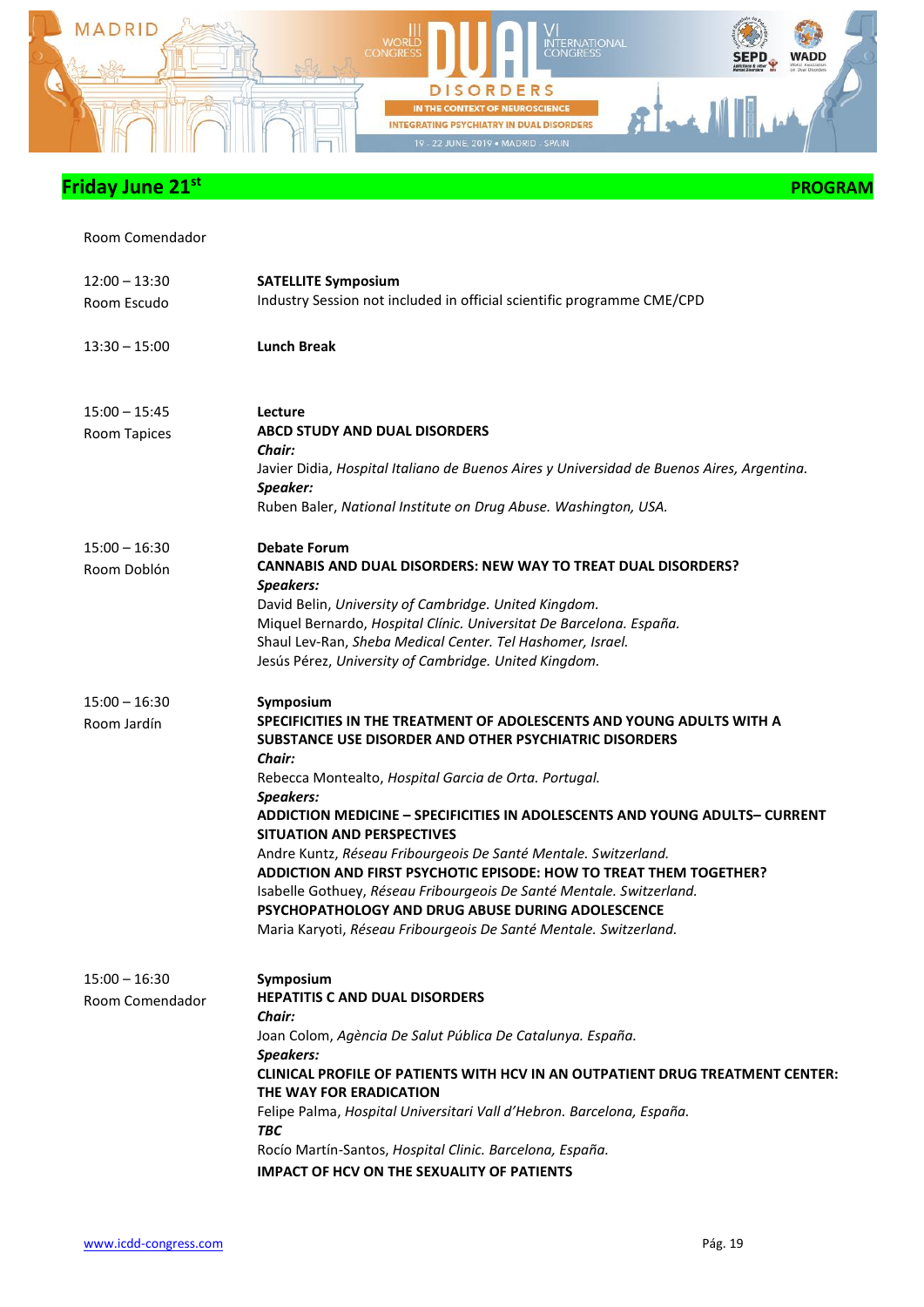

 **PROGRAM** 

José A. Navarro, *Hospital Universitari Vall d'Hebron. Barcelona, España.*

| $15:00 - 16:30$ |
|-----------------|
| Room Escudo     |

**Oral communications 6** *Chairs:* Lola Moreno, *Hospital General Universitario Gregorio Marañón. Madrid, España.* Enrique Camarena, *Asociación Iberolatinoamericana de Psiquiatría. México.*

**HERRAMIENTA DE INTERVENCIÓN EN PATOLOGÍA DUAL EN CENTRO PENITENCIARIO**  Abdón Martín Coca

**COMORBIDITY OF GAMBLING DISORDER (PATHOLOGICAL GAMBLING) AND PERSONALITY DISORDERS – PREVALENCE AND CONSEQUENCES** Michal Patarák, Lenka Jenčová, Ludvik Nábělek

**CAMBIO EN EL DIAGNÓSTICO DE COMORBILIDADES PSIQUIÁTRICAS EN PATOLOGÍA DUAL** Daniel Sadia Cohen, Icía María Nistal Franco, Silvia Gadea del Castillo, Diana Herrero Escudero, Ewa Malgorzata Rybak Koite, Jaime Del Corral Serrano, Juan Jesús Muñoz García, Raquel Rebolledo Carmona

**CANNABINOIDES EN EL TRATAMIENTO DE LA ESQUIZOFRENIA Y OTRAS PSICOSIS** Guillermo Castaño Perez

**STAFF EXPERIENCES OF DILEMMAS IN RECOVERY-ORIENTED PRACTICE IN DUAL DIAGNOSIS: A QUALITATIVE STUDY** Eva Brekke, Lars Lien, Kari Nysveen, Stian Biong

**FACTORES PREDICTORES DE ÉXITO TERAPÉUTICO EN PACIENTES CON DIAGNOSTICO DUAL EN HOSPITALIZACIÓN PSIQUIÁTRICA DE CORTA ESTANCIA** Samuel Pombo Chorto, Blas Torrente Gutiérrez, Claudio Tamarit Francés

**ESTRATEGIAS Y RESULTADOS EN LA IMPLEMENTACIÓN DE LA ATENCIÓN DE LA PATOLOGÍA DUAL EN UN SERVICIO CLÁSICO DE PSIQUIATRÍA PÚBLICA EN FRANCIA** Federico Caro, Riadh Karmous

**I AM PROTECTING MY PATIENTS. ARE YOU?** Sureshkumar Bhatt

| $15:45 - 16:30$ | Lecture                                                                                 |
|-----------------|-----------------------------------------------------------------------------------------|
| Room Tapices    | <b>GENDER PERSPECTIVE IN DUAL DEPRESSION</b>                                            |
|                 | Chair:                                                                                  |
|                 | Pedro Ruiz, Department of Psychiatry & Behavioral Sciences, Miller School of Medicine – |
|                 | University of Miami. FL, USA.                                                           |
|                 | Speaker:                                                                                |
|                 | Marta Torrens, Institut de Neuropsiquiatria I Addiccions-Parc de Salut Mar, Universitat |
|                 | Autònom. Barcelona, España.                                                             |
| $16:30 - 17:15$ | <b>Plenary Session</b>                                                                  |
| Room Tapices    | THE BRAIN INITIATIVE. FROM NANOSCIENCE TO NEUROSCIENCE TO GAIN A BETTER                 |
|                 | UNDERSTATING OF MENTAL ILLNESS                                                          |
|                 | Chair:                                                                                  |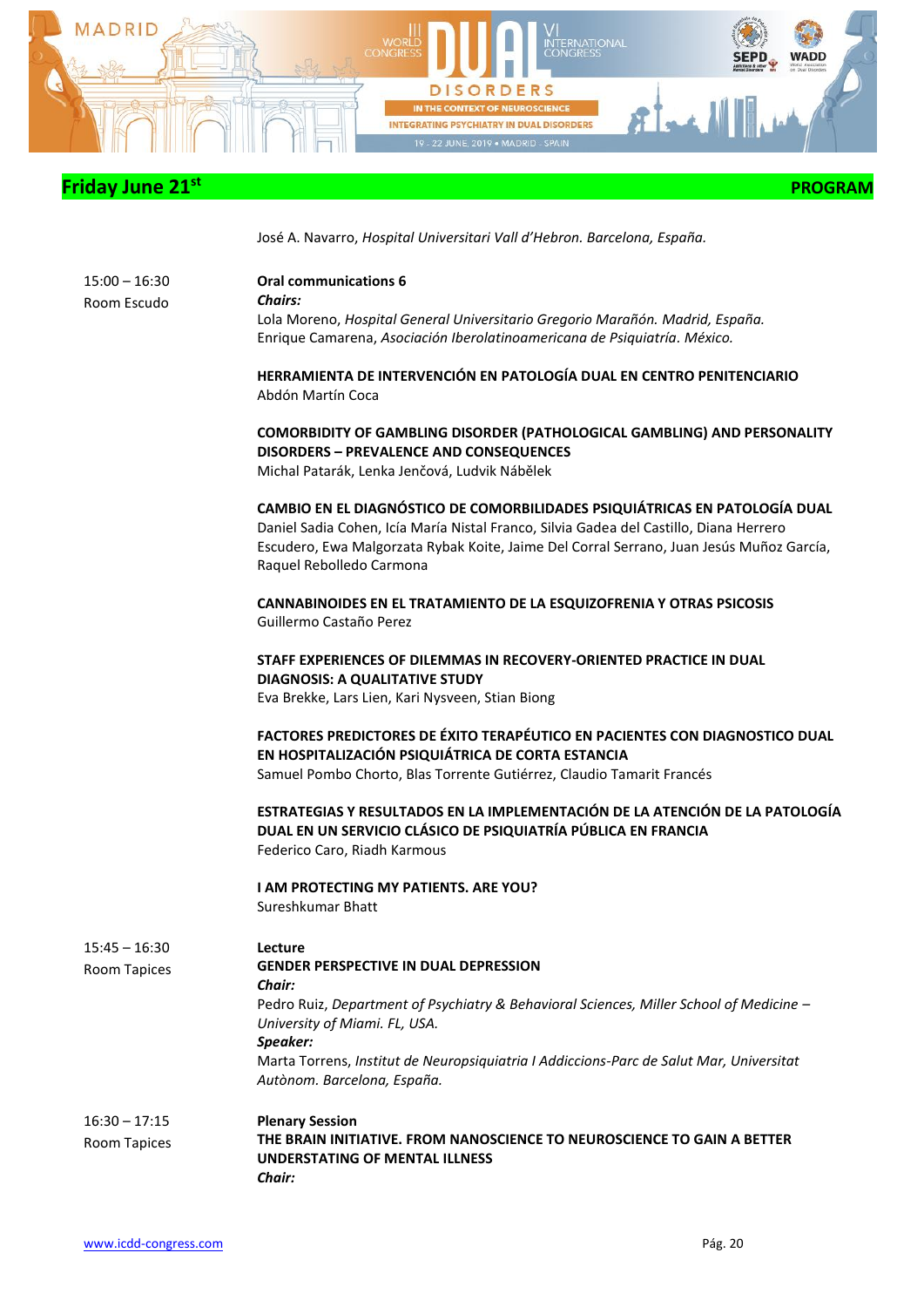

|                 | Jerónimo Sáiz, Hospital Ramón y Cajal Madrid, España.<br>Conference:                                                                                        |
|-----------------|-------------------------------------------------------------------------------------------------------------------------------------------------------------|
|                 | Rafael Yuste, Columbia University. USA.                                                                                                                     |
| $17:30 - 19:00$ | <b>SATELLITE Symposium</b>                                                                                                                                  |
| Room Tapices    | Industry Session not included in official scientific programme CME/CPD                                                                                      |
| $17:30 - 19:00$ | <b>SATELLITE Symposium</b>                                                                                                                                  |
| Room Doblón     | Industry Session not included in official scientific programme CME/CPD                                                                                      |
| $19:00 - 19:45$ | Lecture                                                                                                                                                     |
| Room Tapices    | <b>CANNABIS AND PSYCHOSIS, FRIENDS OR ENEMIES?</b><br><b>Chair:</b>                                                                                         |
|                 | Julio Bobes, Universidad de Oviedo, España.<br>Speaker:                                                                                                     |
|                 | Miquel Bernardo, Hospital Clínic. Universitat De Barcelona. España.                                                                                         |
| $19:00 - 19:45$ | Workshop                                                                                                                                                    |
| Room Doblón     | <b>FROM BEHAVIORAL ADDICTIONS TO PSYCHOACTIVE SUBSTANCES: GENDER DIFFERENCES</b><br>IN CO-OCCURRING DISORDERS<br>Chair:                                     |
|                 | Pinhas Dannon, Tel Aviv University, Israel.                                                                                                                 |
|                 | Speakers:<br><b>INTERNET ADDICTION AND PSYCHOPATHOLOGY</b>                                                                                                  |
|                 | Aleksey Egorov, IM Sechenov Institute of Evolutionary Physiology and Biochemistry, St.<br>Petersburg State University, Russia.                              |
|                 | RESPONSE INHIBITION PATTERNS IN OBSESSIVE COMPULSIVE DISORDER. PATIENTS AND<br><b>PATHOLOGICAL GAMBLERS</b>                                                 |
|                 | Pinhas Dannon, Tel Aviv University, Israel.                                                                                                                 |
| $19:00 - 19:45$ | Workshop                                                                                                                                                    |
| Room Jardín     | TOBACCO, DUAL DISORDERS AND MENTAL HEALTH PROFESSIONALS, IS THERE ANY<br><b>RELATIONSHIP?</b><br>Chair:                                                     |
|                 | Carlos Roncero, Complejo Asistencial Universitario de Salamanca, Universidad de Salamanca.<br>España.                                                       |
|                 | Speakers:<br>SMOKING AND MENTAL HEALTH, A DUAL DISORDER                                                                                                     |
|                 | Eugeni Bruguera, Hospital Universitari Vall d'Hebron. Barcelona, España.                                                                                    |
|                 | MENTAL HEALTH PROFESSIONALS AND SMOKING, RESULTS OF THE CIPD 2015 STUDY                                                                                     |
|                 | Fernando Müller, CIC WM (Clinical Research Center). Argentina.<br>DISCUSSION AND ANALYSIS OF THE RESULTS OF THE CIPD 2015 STUDY, PARADIGM<br><b>CHANGES</b> |
|                 | Debora Serebrisky, CIC WM (Clinical Research Center). Argentina.                                                                                            |
| $19:00 - 19:45$ | Workshop                                                                                                                                                    |
| Room Comendador | CHEMSEX AND DUAL DISORDERS: WHAT IS THE TREATMENT?<br>Chair:                                                                                                |
|                 | Jorge Garrido, ONG Apoyo Positivo. España.                                                                                                                  |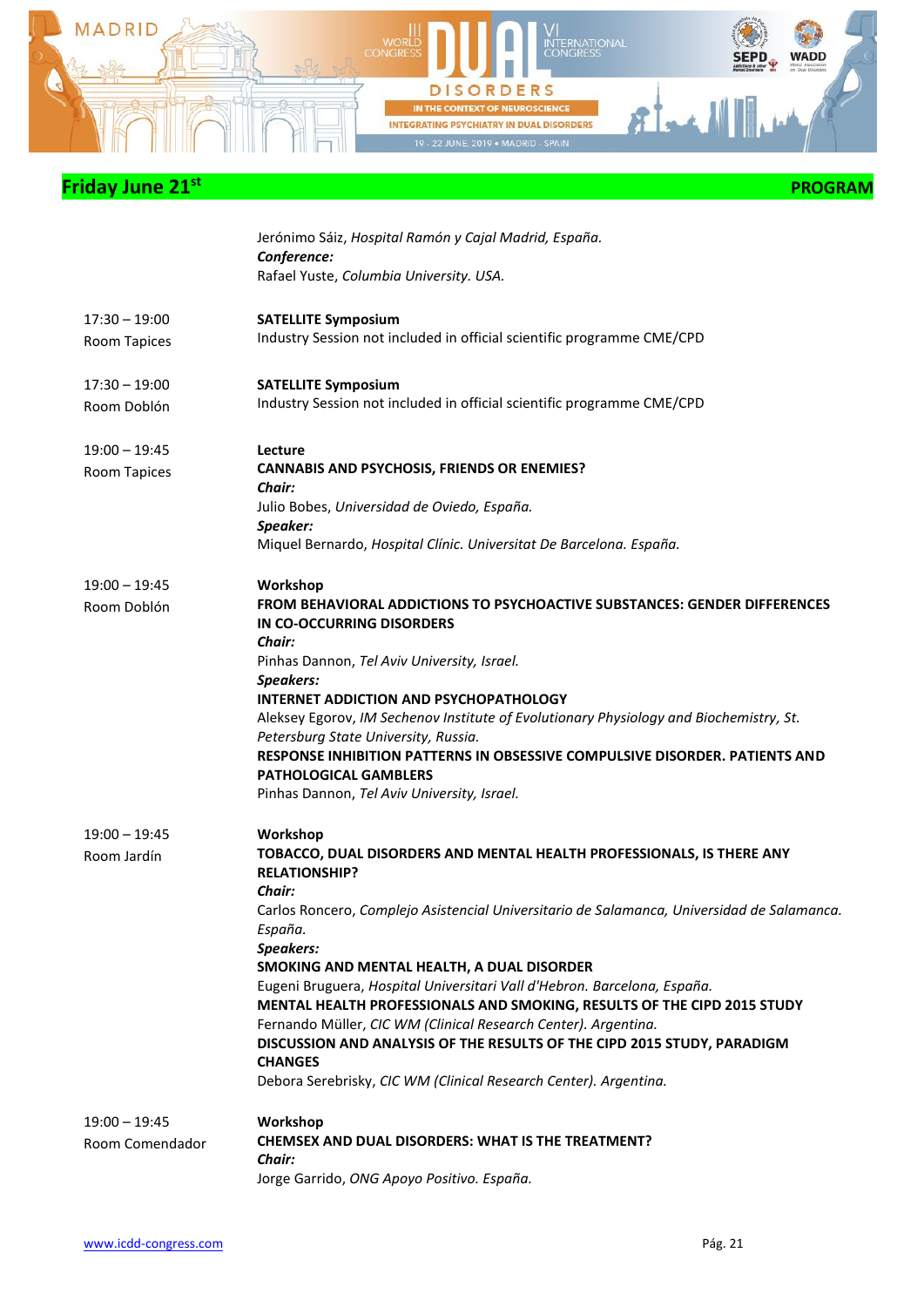

 **PROGRAM** 

#### *Speakers:* **PSYCHOLOGICAL APPROACH TO PATIENTS WITH PROBLEMATIC CHEMSEX** Lorena Ibarguchi, *ONG Apoyo Positivo. España.* **TOWARDS A HEALTHY SEXUALITY** Javier Curto, *Hospital Universitario La Paz, Madrid, España.* **PSIQUIATRIC APPROACH TO THE DUAL PATIENT IN THE CONTEX OF CHEMSEX** Helen Dolengevich, *Hospital Universitario del Henares. Madrid, España.* 19:00 – 19:45 Room Escudo **Book Presentation Forum ADDICTIONS: USE OF PSYCHOACTIVE SUBSTANCES AND CLINICAL PRESENTATIONS OF THE ADDICTIVE DISEASE** Francina Fonseca, *Institut de Neuropsiquiatria i Addiccions, Parc de Salut Mar. Barcelona, España.*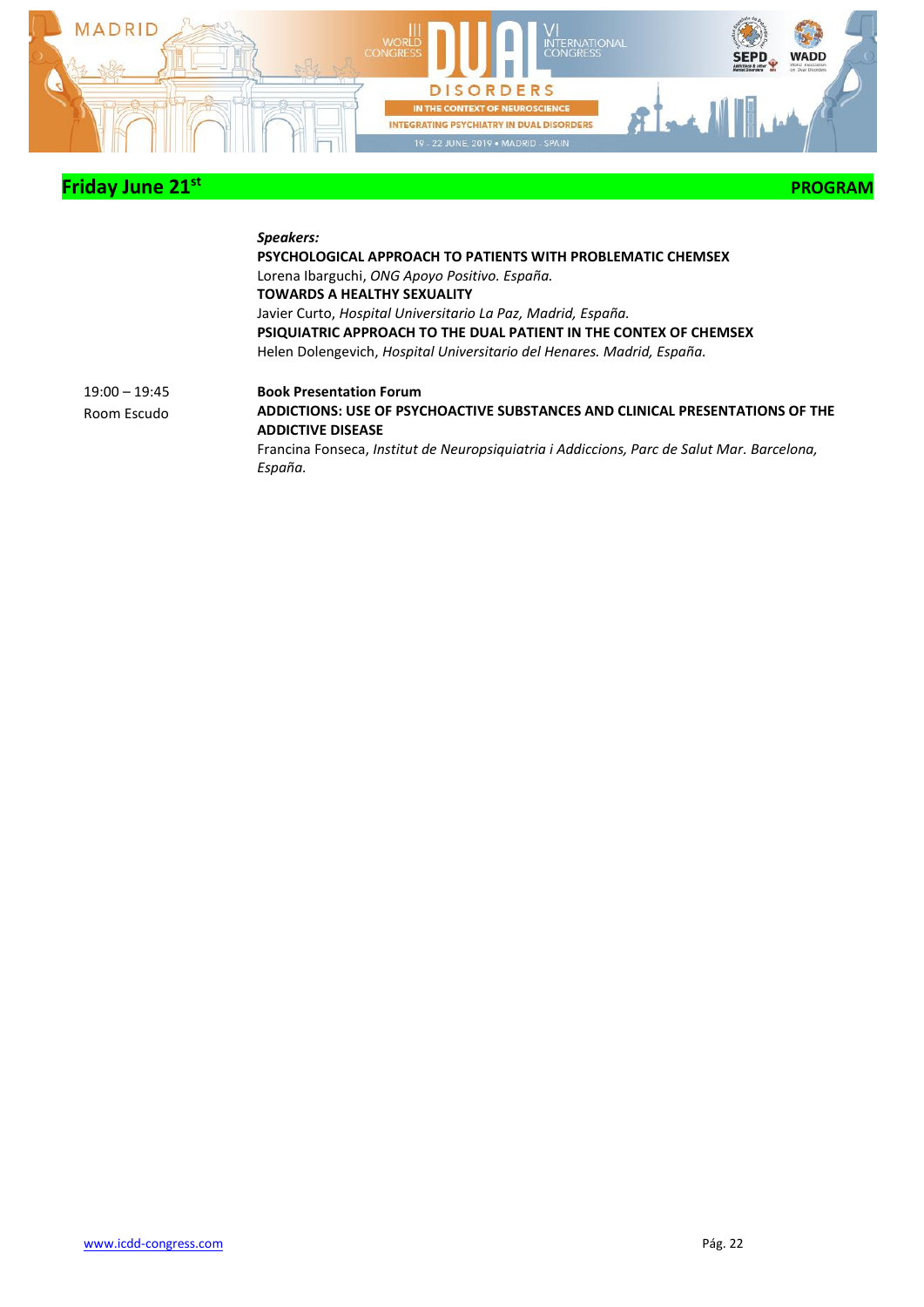

| $08:30 - 10:00$<br>Room Doblón | <b>Debate Forum</b><br>THE ROLE OF NURSES IN DUAL DISORDERS<br>Chair:<br>Piedad Pérez, Hospital General Universitario Gregorio Marañón. Madrid, España.<br>Speakers:<br>Piedad Pérez, Hospital General Universitario Gregorio Marañón. Madrid, España.<br>Vladimiro Andrade, Complejo Hospitalario Universitario de Coimbra. Portugal.<br>Filomena Neto, Complejo Hospitalario Universitario de Coimbra. Portugal.<br>Candida Henriques, ND, Unidade Patologia Dual. Portugal.<br>Ana B. Santana, Complejo Asistencial Universitario de Salamanca, Universidad de Salamanca.<br>España.<br>Natalia Sánchez, Salud Mental CAUSA. España.<br>Marta Nayach, Parc de Salut Mar. Barcelona, España.<br>Inés de Ema López, Centro de Atención a las Drogodependencias Tetuán, Instituto de<br>Adicciones. España.<br>Sonsoles Gutiérrez, Centro de Atención a las Drogodependencias de Latina. Madrid, España. |
|--------------------------------|----------------------------------------------------------------------------------------------------------------------------------------------------------------------------------------------------------------------------------------------------------------------------------------------------------------------------------------------------------------------------------------------------------------------------------------------------------------------------------------------------------------------------------------------------------------------------------------------------------------------------------------------------------------------------------------------------------------------------------------------------------------------------------------------------------------------------------------------------------------------------------------------------------|
| $08:30 - 09:15$                | Workshop                                                                                                                                                                                                                                                                                                                                                                                                                                                                                                                                                                                                                                                                                                                                                                                                                                                                                                 |
| Room Jardín                    | TREATMENT UPDATE AND PROPOSALS FOR AN INTERDISCIPLINARY APPROACH FOR<br>PERSONALITY DISORDERS AND PROBLEMATIC SUBSTANCE USE<br>Chair:                                                                                                                                                                                                                                                                                                                                                                                                                                                                                                                                                                                                                                                                                                                                                                    |
|                                | Guillermo N. Jemar, Sociedad Argentina de Trastornos de la Personalidad y Psicopatías.<br>Argentina.<br><b>Speakers:</b>                                                                                                                                                                                                                                                                                                                                                                                                                                                                                                                                                                                                                                                                                                                                                                                 |
|                                | NEUROBIOLOGICAL TOOLS TO IDENTIFY THERAPEUTIC TARGETS IN PERSONALITY<br><b>DISORDERS</b>                                                                                                                                                                                                                                                                                                                                                                                                                                                                                                                                                                                                                                                                                                                                                                                                                 |
|                                | Ramiro S. Isla, Sociedad Argentina de Trastornos de la Personalidad y Psicopatías. Argentina.<br>PHARMACOTHERAPY IN PERSONALITY DISORDERS                                                                                                                                                                                                                                                                                                                                                                                                                                                                                                                                                                                                                                                                                                                                                                |
|                                | Guillermo N. Jemar, Sociedad Argentina de Trastornos de la Personalidad y Psicopatías.<br>Argentina.                                                                                                                                                                                                                                                                                                                                                                                                                                                                                                                                                                                                                                                                                                                                                                                                     |
|                                | <b>MULTIDISCIPLINARY APPROACH PROPOSALS</b>                                                                                                                                                                                                                                                                                                                                                                                                                                                                                                                                                                                                                                                                                                                                                                                                                                                              |
|                                | Gema Calero, Sociedad Argentina de Trastornos de la Personalidad y Psicopatías. Argentina.                                                                                                                                                                                                                                                                                                                                                                                                                                                                                                                                                                                                                                                                                                                                                                                                               |
| $08:30 - 10:00$                | Symposium                                                                                                                                                                                                                                                                                                                                                                                                                                                                                                                                                                                                                                                                                                                                                                                                                                                                                                |
| Room Comendador                | DUAL DISORDERS: PRECISION MEDICINE OR PRECISION PUBLIC HEALTH?                                                                                                                                                                                                                                                                                                                                                                                                                                                                                                                                                                                                                                                                                                                                                                                                                                           |
|                                | Chair:<br>Caroline Salom, University of Queensland. Brisbane, Australia.                                                                                                                                                                                                                                                                                                                                                                                                                                                                                                                                                                                                                                                                                                                                                                                                                                 |
|                                | Speakers:                                                                                                                                                                                                                                                                                                                                                                                                                                                                                                                                                                                                                                                                                                                                                                                                                                                                                                |
|                                | DUAL DISORDERS-WHICH DISORDERS, WHICH GENERATIONS?                                                                                                                                                                                                                                                                                                                                                                                                                                                                                                                                                                                                                                                                                                                                                                                                                                                       |
|                                | Rosa Alati, School of Public Health, Curtin University. Perth, Australia.<br>MULTIPLE MORBIDITIES-SUBSTANCE USE, MENTAL HEALTH AND PHYSICAL DISORDERS IN                                                                                                                                                                                                                                                                                                                                                                                                                                                                                                                                                                                                                                                                                                                                                 |
|                                | <b>POPULATION-WIDE STUDIES</b>                                                                                                                                                                                                                                                                                                                                                                                                                                                                                                                                                                                                                                                                                                                                                                                                                                                                           |
|                                | Kim Betts, School of Public Health, Curtin University. Perth, Australia.                                                                                                                                                                                                                                                                                                                                                                                                                                                                                                                                                                                                                                                                                                                                                                                                                                 |
|                                | DUAL DISORDERS AND MULTI-DISCIPLINARY CARE-COORDINATED MULTI-MODAL                                                                                                                                                                                                                                                                                                                                                                                                                                                                                                                                                                                                                                                                                                                                                                                                                                       |
|                                | <b>APPROACHES INFORMED BY EVIDENCE</b><br>Caroline Salom, University of Queensland. Brisbane, Australia.                                                                                                                                                                                                                                                                                                                                                                                                                                                                                                                                                                                                                                                                                                                                                                                                 |
|                                |                                                                                                                                                                                                                                                                                                                                                                                                                                                                                                                                                                                                                                                                                                                                                                                                                                                                                                          |
| $08:30 - 10:00$                | <b>Oral communications 7</b>                                                                                                                                                                                                                                                                                                                                                                                                                                                                                                                                                                                                                                                                                                                                                                                                                                                                             |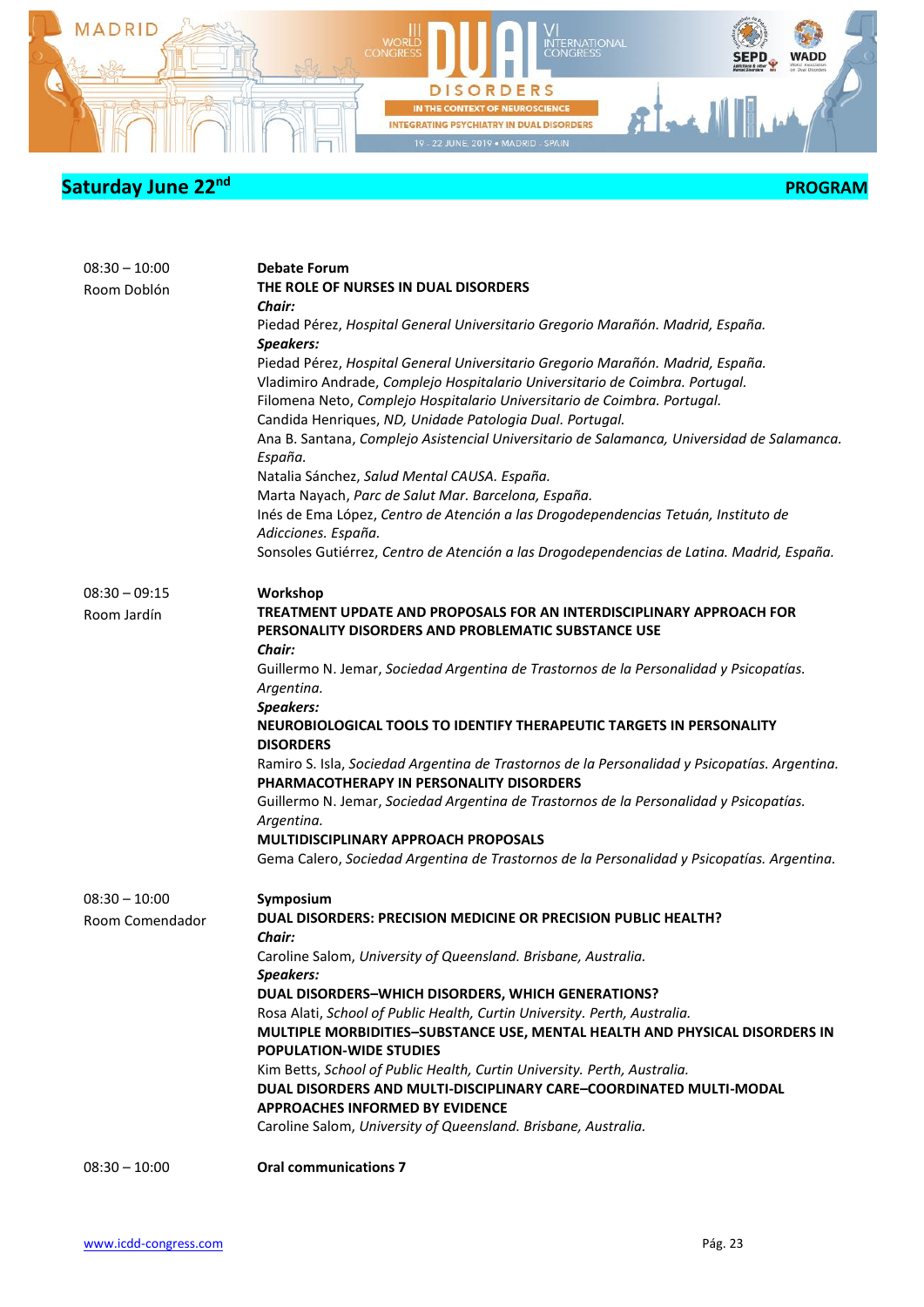

|  | <b>PROGRAM</b> |
|--|----------------|
|--|----------------|

| Room Escudo                    | <b>Chairs:</b>                                                                                                                                                                                                                                                                                                                                     |
|--------------------------------|----------------------------------------------------------------------------------------------------------------------------------------------------------------------------------------------------------------------------------------------------------------------------------------------------------------------------------------------------|
|                                | David González Parra, Complejo Asistencial Universitario de Salamanca. España.<br>Freedy Pagnussat, Hospital Vilardebó. Montevideo, Uruguay.                                                                                                                                                                                                       |
|                                |                                                                                                                                                                                                                                                                                                                                                    |
|                                | <b>HUPOTEST - NEW PROCEDURE IN DEFINING MENTAL PATTERN</b>                                                                                                                                                                                                                                                                                         |
|                                | Gheorghe Dragan                                                                                                                                                                                                                                                                                                                                    |
|                                | LA VULNERABILIDAD INDIVIDUAL: PORTA DE ENTRADA PARA LA PATOLOGÍA DUAL.<br>ESTUDIO SOBRE ADVERSIDAD EN LA INFACIA/ADOLESCENCIA, ESTRÉS POSTRAUMÁTICO,<br>SINTOMATOLOGIA PSICOPATOLÓGICA Y RELACIONES AFECTIVAS EN<br><b>DROGODEPENDIENTES</b>                                                                                                       |
|                                | Maria Asunción Berrueco Quintero                                                                                                                                                                                                                                                                                                                   |
|                                | DUAL STIGMA: COCAINE, PSYCHOSIS AND PRISON                                                                                                                                                                                                                                                                                                         |
|                                | Alejandro Fuertes-Saiz, Ana Benito, Enriqueta Ochoa, Fran Castellanos, Ana Palacio-Pedro,<br>Gonzalo Haro                                                                                                                                                                                                                                          |
|                                | <b>CARACTERIZACIÓN RIESGO DROGA "H" EN ADOLESCENTES ATENDIDOS EN CENTRO</b><br>DOCENTE. UNIVERSIDAD DE GUAYAQUIL<br>Maria Del Carmen Quinde Reyes, Angel Salazar                                                                                                                                                                                   |
|                                | THE ASSOCIATION BETWEEN BORDERLINE PERSONALITY DISORDER AND COMPULSIVE                                                                                                                                                                                                                                                                             |
|                                | <b>BUYING DISORDER</b><br>Montserrat Gómez García, Lara Yuguero Ortíz, Lidia Ugas Ballester, Carmen Sotelo                                                                                                                                                                                                                                         |
|                                | TRASTORNOS DE SUEÑO EN PACIENTES CON TRASTORNO POR CONSUMO DE ALCOHOL<br>María Robles-Martínez, Raúl Felipe Palma-Álvarez, Miguel Ángel García-Carretero, Natalia<br>Rivas, Sandra Aguelo, Clemente Rodríguez, Marta Perea-Ortueta, Rosa Blanca Sauras<br>Quetcuti, Sandra García-Guix, Lina Oviedo, Gloria Marín, Francina Fonseca, Marta Torrens |
| $09:15 - 10:00$                | Lecture                                                                                                                                                                                                                                                                                                                                            |
| Room Tapices                   | SELF-MEDICATION HYPOTHESIS OF CANNABIS ADDICTION<br>Chair:                                                                                                                                                                                                                                                                                         |
|                                | Jean-Pierre Daulouede, Centre Hospitalier De La CÃ'te Basque. France.                                                                                                                                                                                                                                                                              |
|                                | Speaker:<br>Miguel Casas, Universitat Autònoma de Barcelona, Hospital Universitari Vall d'Hebron.<br>Barcelona, España.                                                                                                                                                                                                                            |
| $09:15 - 10:00$<br>Room Jardín | Workshop<br>DEEP BRAIN STIMULATION: FOUNDATIONS AND FUTURE TRENDS<br>Speakers:                                                                                                                                                                                                                                                                     |
|                                | DEEP TRANSCRANIAL MAGNETIC STIMULATION: FUNDAMENTALS AND TENDENCIES                                                                                                                                                                                                                                                                                |
|                                | Fernando Sanjuán, Neurocavis. Madrid, España.<br>FUNCTIONAL MRI: BRAIN NETWORK ANALYSIS AND APPLICATION IN PATIENTS WITH OCD                                                                                                                                                                                                                       |
|                                | Juan Álvarez-Linera, Hospital Rúber Internacional. Madrid, España.                                                                                                                                                                                                                                                                                 |
| $10:00 - 10:30$                | Coffee Break (Best posters and oral communications awards)                                                                                                                                                                                                                                                                                         |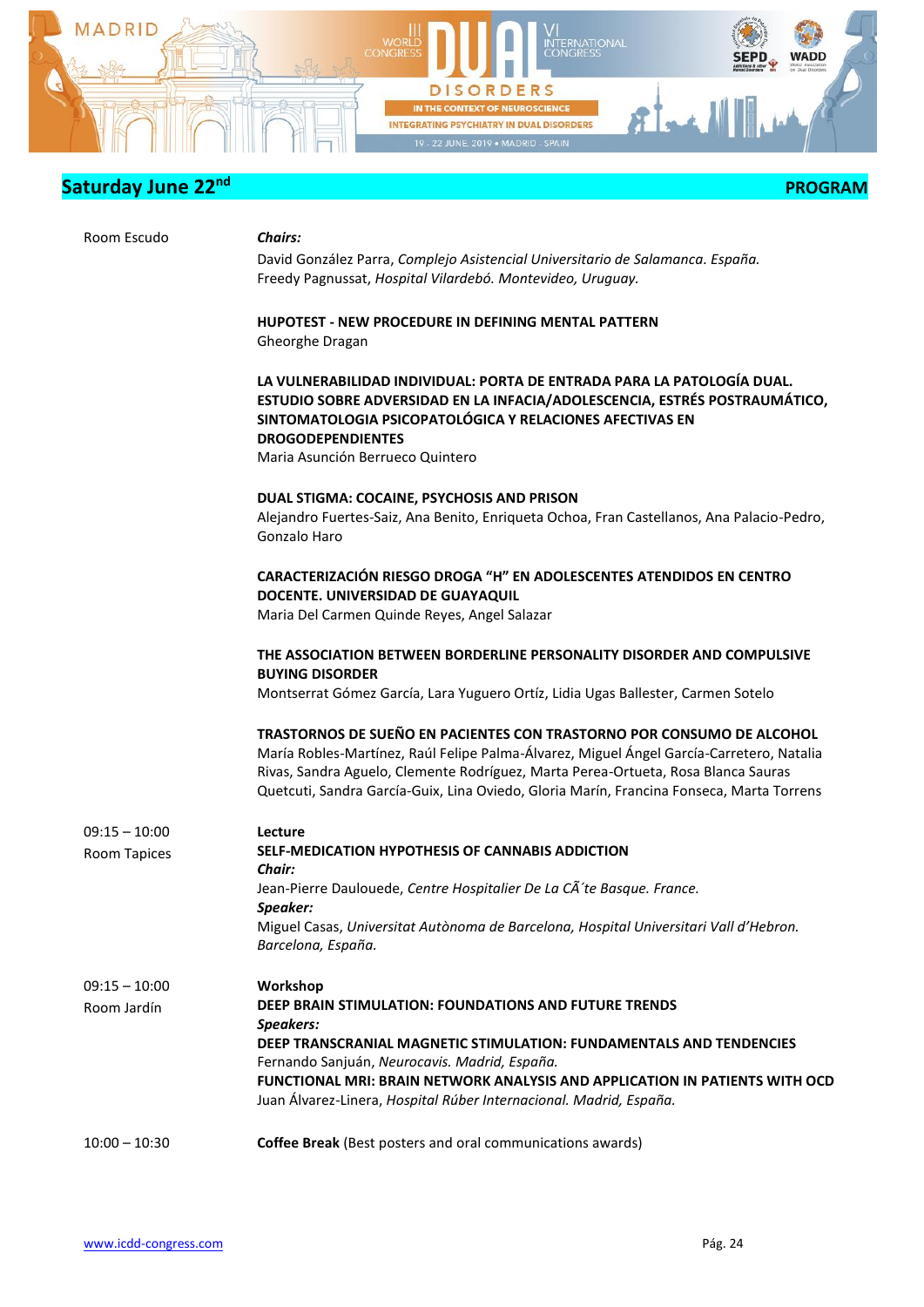

| $10:30 - 11:15$<br>Room Tapices    | <b>Plenary Session</b><br>THE CONUNDRUM OF ADULT ONSET ADHD<br><b>Discussants:</b><br>José Martínez-Raga, Hospital Universitario Dr. Peset, Universitat de Valencia. Valencia,<br>España.<br>Maria Elena Frade, Proyectodah. España.<br>Conference:<br>Joseph Biederman, Harvard University. Cambridge, USA.                                                                                                                                                                                                                                                                                     |
|------------------------------------|--------------------------------------------------------------------------------------------------------------------------------------------------------------------------------------------------------------------------------------------------------------------------------------------------------------------------------------------------------------------------------------------------------------------------------------------------------------------------------------------------------------------------------------------------------------------------------------------------|
| $11:15 - 12:00$<br>Room Tapices    | Lecture<br><b>CANNABIS USE IN BIPOLAR DISORDER</b><br>Chair:<br>Blanca Reneses, Hospital Clínico San Carlos. España.<br>Speaker:<br>Ana González-Pinto, Hospital Santiago Apóstol. Vitoria, España.                                                                                                                                                                                                                                                                                                                                                                                              |
| $11:15 - 12:45$<br>Room Doblón     | <b>Debate Forum</b><br>ADHD IN DUAL DISORDERS. WHEN TO TREAT AND HOW TO TREAT?<br><b>Chair:</b><br>José Martínez-Raga, Hospital Universitario Dr. Peset, Universitat de Valencia. Valencia,<br>España.<br>Speakers:<br>James Swanson, Ohio State University. Columbus, USA.<br>José Martínez-Raga, Hospital Universitario Dr. Peset, Universitat de Valencia. Valencia,<br>España.<br>Javier Correas, Hospital Universitario del Henares. Madrid, España.<br>Javier Quintero, Hospital Universitario Infanta Leonor. Madrid, España.<br>Wim van den Brink, University of Amsterdam. Netherlands. |
| $11:15 - 12:00$<br>Room Jardín     | Workshop<br>MULTIDISCIPLINARY APPROACH IN ACUTE DUAL DISORDERS. INPATIENT INTERVENTION<br>Chair:<br>Laura Morro, Universidad Rovira I Virgili, España.<br>Speakers:<br>Rosa Sauras, Unidad de Patología Dual Centre Forum. España.<br>Laura Morro, Universidad Rovira I Virgili, España<br>Zaida Cañadas, Centre Dr. Emili Mira Santa Coloma de Gramanet. España.                                                                                                                                                                                                                                |
| $11:15 - 12:45$<br>Room Comendador | Symposium<br>ADOLESCENT MONO AND DUAL-DIAGNOSIS SUBSTANCE USE DISORDER TREATMENT: ONE<br><b>SIZE DOES NOT FIT ALL</b><br>Chair:<br>Javier Goti, AMSA-IMQ. Bilbao, España.<br>Speakers:<br>ADOLESCENTS IN TREATMENT FOR CANNABIS USE: GOAL COMMITMENT PREDICTS<br><b>OUTCOME</b><br>Yifrah Kaminer, University of Connecticut School of Medicine. USA.<br>FINDINGS OF THE THE SPANISH VERSION OF THE ADOLESCENT GOAL COMMITMENT SCALE<br>Ania Pérez, Hospital Sant Joan de Déu. Barcelona, España.                                                                                                |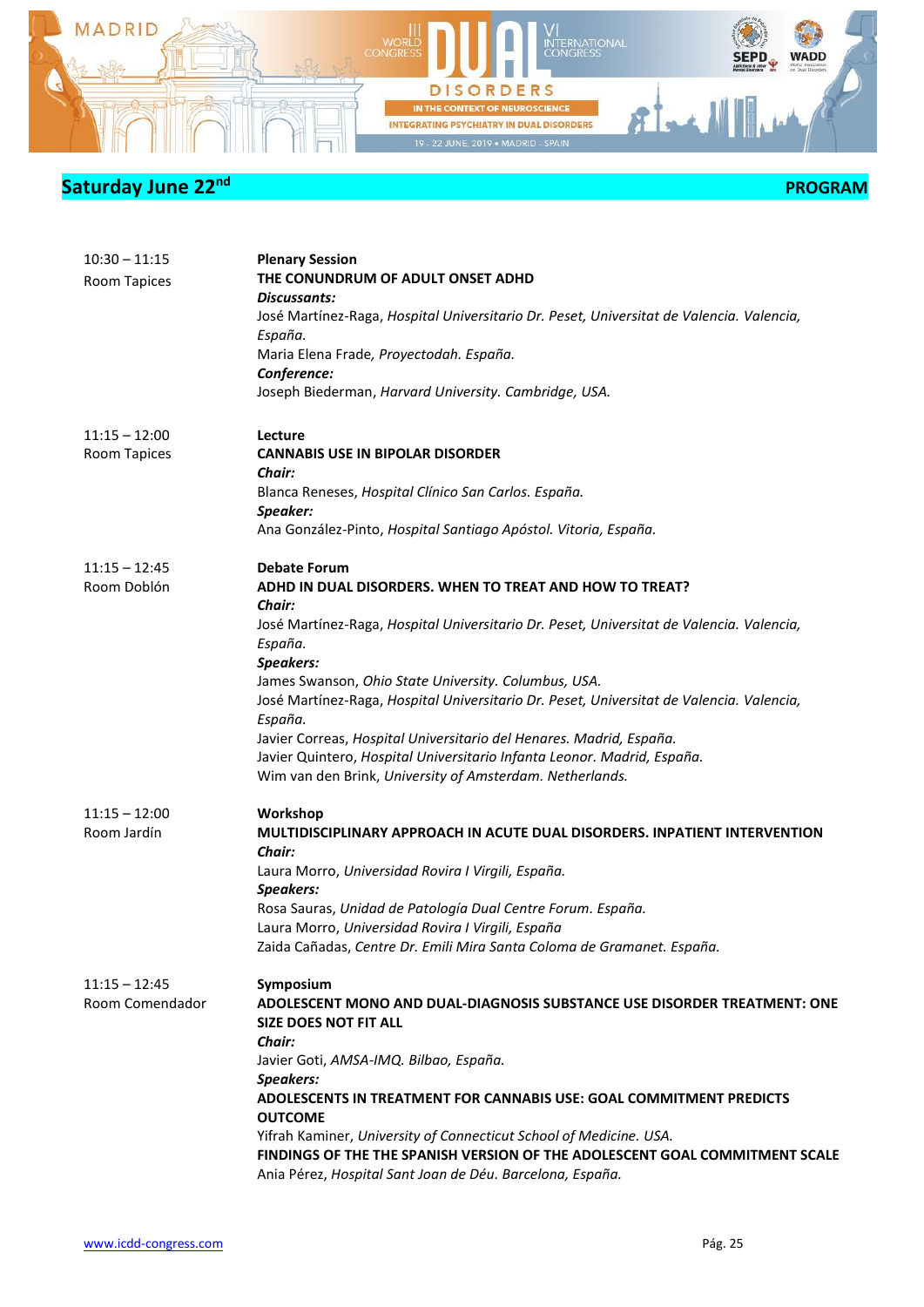

| <b>PROGRAM</b> |
|----------------|
|----------------|

|                                 | INTERVENTION IN ADOLESCENTS WITH SUBSTANCE USE DISORDERS-RESULTS AND<br><b>CHALLENGES</b><br>Javier Goti, AMSA-IMQ. Bilbao, España.                                                                                                                                                                                                    |
|---------------------------------|----------------------------------------------------------------------------------------------------------------------------------------------------------------------------------------------------------------------------------------------------------------------------------------------------------------------------------------|
| $11:15 - 12:00$<br>Room Escudo  | Workshop<br><b>GAMBLING AND DUAL DISODERS</b><br>Chair/Speaker:<br>César A. Sánchez Bello, Asociación Psiquiátrica de América Latina APAL. Venezuela.                                                                                                                                                                                  |
| $12:00 - 12:45$<br>Room Tapices | Lecture<br><b>PRECISION PSYCHIATRY IN DUAL DISORDERS</b><br><b>Chair:</b><br>Rodrigo Marín-Navarrete, Instituto Nacional de Psiquiatría Ramón de la Fuente Muñiz.                                                                                                                                                                      |
|                                 | Ciudad de México, México.<br>Speaker:<br>Néstor Szerman, Servicio Salud Mental Retiro, Hospital General Universitario Gregorio<br>Marañón. Madrid, España.                                                                                                                                                                             |
| $12:00 - 12:45$<br>Room Jardín  | Workshop<br>SEXUALITY, MOOD AND ADDICTION IN DUAL DISORDERS<br>Chair:<br>Rosa Sauras, Unidad de Patología Dual Centre Forum. España.<br><b>Speakers:</b>                                                                                                                                                                               |
|                                 | SEXUALITY AND SEXUAL DISFUNCTIONS IN DUAL PATIENTS<br>Ana Romaguera, Hospital Maré de Déu de La Mercè. Barcelona, España.<br><b>EMOTIONAL DEPENDENCY OR ADDICTION TO RELATIONSHIPS: BEHAVIORAL ADDICTION</b><br><b>VS. PERSONALITY DISORDER</b><br>María Robles, Instituto de Neuropsiquiatría y Adicciones (INAD). Barcelona, España. |
|                                 | SEXUAL AND AFFECTIVE ACCOMPANIMENT IN FUNCTIONAL DIVERSITY: ETHICAL<br>LIMITATIONS CONCERNING THE FIGURE OF THE SEXUAL ASSISTANT<br>Natália Ribas, CAS Fòrum, INAD, Parc de Salut Mar. Barcelona, España.                                                                                                                              |
| $12:00 - 13:30$<br>Room Escudo  | <b>Oral communications 8</b><br><b>Chairs:</b><br>Juan F. Ramirez, Hospital Huelva. España.<br>Edgard Belfort, Hospital Psiquiátrico de Venezuela. Caracas, Venezuela.                                                                                                                                                                 |
|                                 | EFFECTS OF CANNABIDIOL PLUS SERTRALINE ON FEAR CONDITIONING AND ANXIETY-LIKE<br>BEHAVIOR IN A NEW LONG-LASTING ANIMAL MODEL OF POST-TRAUMATIC STRESS<br><b>DISORDER</b><br>Jorge Manzanares Robles, Ani Gasparyan, Francisco Navarrete Rueda                                                                                           |
|                                 | ¿QUÉ SABEMOS EN LA ACTUALIDAD ACERCA DE LA PATOLOGÍA DUAL EN LAS ADICCIONES<br><b>COMPORTAMENTALES FACILITADAS A TRAVÉS DE INTERNET?</b><br>Olatz Lopez Fernandez                                                                                                                                                                      |
|                                 | <b>MORBIMORTALIDAD EN PACIENTES ADULTOS CON TRASTORNOS ASOCIADOS AL</b><br>CONSUMO DE ALCOHOL O SUSTANCIAS PSICOACTIVAS QUE INGRESAN A UNIDAD DE<br>CUIDADOS INTENSIVOS EN UNA CLÍNICA DE ALTA COMPLEJIDAD EN CALI, COLOMBIA                                                                                                           |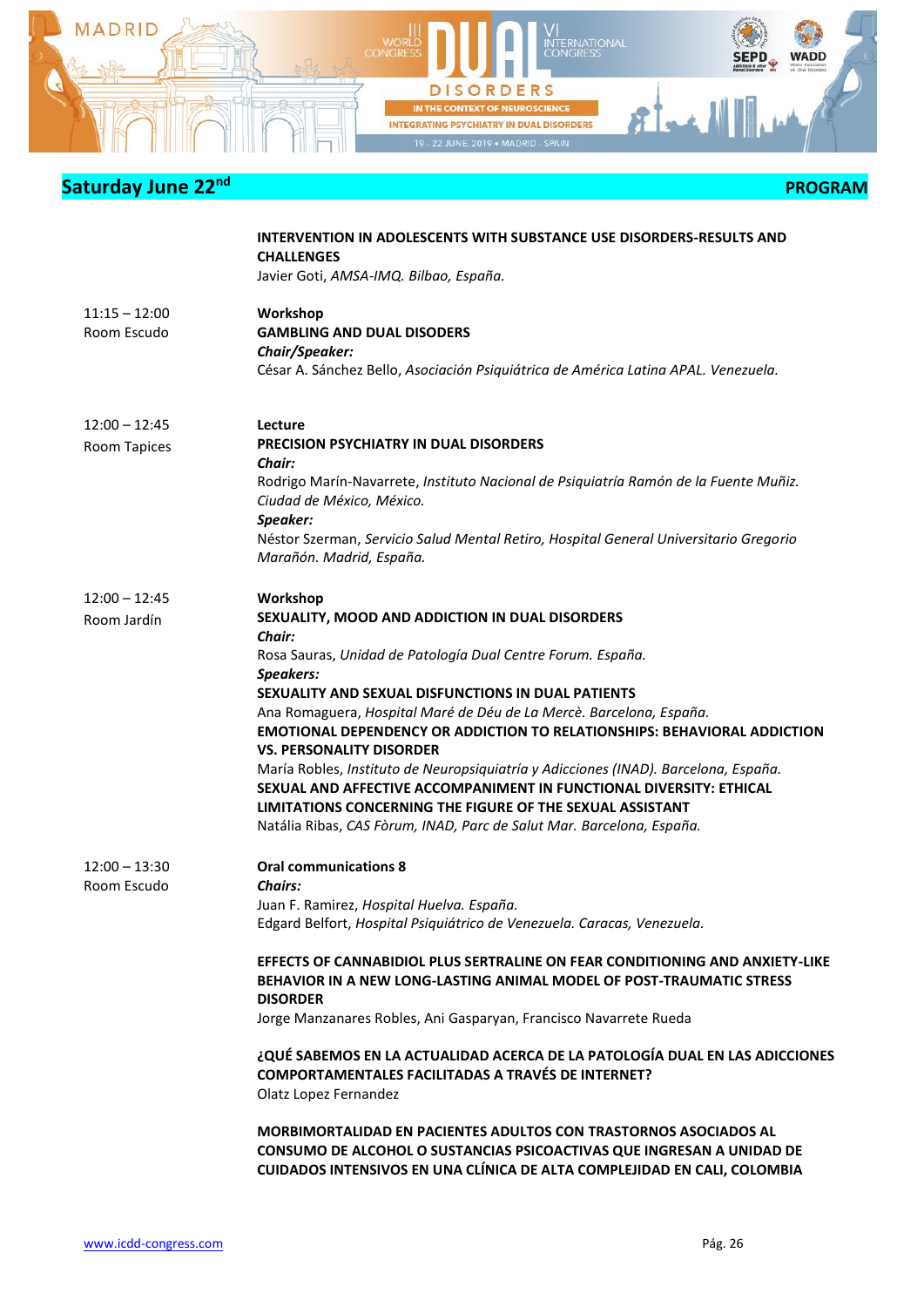

| Saturday June 22nd | <b>PROGRAM</b>                                                                                                                                                                                                                           |
|--------------------|------------------------------------------------------------------------------------------------------------------------------------------------------------------------------------------------------------------------------------------|
|                    | Alejandro Castillo Martinez, Andres Marmolejo                                                                                                                                                                                            |
|                    | ACCESO AL TRATAMIENTO DE LA HEPATITIS C EN PACIENTES CON ADICCIONES EN LA ERA                                                                                                                                                            |
|                    | <b>DEL DAA</b><br>Alexandra Garcia Guix, Marta Nayach, Juan Ignacio Mestre-Pintó, Joana Kyra Valencia Pla,<br>Gabriel Vallecillo, Gloria Marín, RB Sauras, María Robles-Martinez, Marta Torrens, Francina<br>Fonseca-Casals, Lina Oviedo |
|                    | TRATAMIENTO ASISTIDO CON DIACETILMORFINA EN PACIENTES OPIÁCEO-DEPENDIENTES<br>REFRACTARIOS A LA TERAPIA SUSTITUTIVA CON AGONISTAS OPIÁCEOS<br>Juan Sebastián Romero González                                                             |
|                    | CANABINNOIDES EN EL TRATAMIENTO DE TRASTORNOS DEL ESTADO DE ÁNIMO,<br>ANSIOSOS Y DEL SUEÑO<br>Carlos Arturo Cassiani-Miranda                                                                                                             |
|                    | TERAPIA CON CANNABINOIDES EN EL TRATAMIENTO DE LOS TRASTORNOS ADICTIVOS<br>Erik Marco Antonio García Muñoz                                                                                                                               |
| $12:45 - 13:30$    | Lecture                                                                                                                                                                                                                                  |
| Room Tapices       | <b>YOUTH SUD AND SUICIDAL BEHAVIOR</b><br>Chair:                                                                                                                                                                                         |
|                    | Mario De Matteis, Hospital General Universitario Gregorio Marañón. Madrid, España.                                                                                                                                                       |
|                    | Speaker:                                                                                                                                                                                                                                 |
|                    | David Goldston, Duke University School of Medicine. USA.                                                                                                                                                                                 |
| $12:45 - 13:30$    | Workshop                                                                                                                                                                                                                                 |
| Room Doblón        | ATTACHMENT, PERSONALITY AND MENTALIZATION: SOME ANSWERS TO DUAL DISORDERS<br>Chair:                                                                                                                                                      |
|                    | Begoña Gonzalvo, CAS Girona. Hospital Martí i Julià. IAS. España.                                                                                                                                                                        |
|                    | Speakers:                                                                                                                                                                                                                                |
|                    | ATTACHMENT THEORY AND DUAL DISORDER                                                                                                                                                                                                      |
|                    | Alfredo Felices De La Fuente, Germanes Hospitalàries. Benito Menni CASM. Barcelona,<br>España.                                                                                                                                           |
|                    | TRANSACTIONAL ANALYSIS AND DUAL DISORDER                                                                                                                                                                                                 |
|                    | Laura Masferrer, CAS Girona. Hospital Martí i Julià. IAS. España.                                                                                                                                                                        |
|                    | <b>MENTALIZATION BASED THERAPY AND DUAL DISORDER</b>                                                                                                                                                                                     |
|                    | Jordi Arévalo, CPB-Salud Mental. Programa TLP. Barcelona, España.                                                                                                                                                                        |
| $12:45 - 13:30$    | Workshop                                                                                                                                                                                                                                 |
| Room Jardín        | <b>COMPULSIVE SEXUAL BEHAVIOR AS DUAL DISORDER</b>                                                                                                                                                                                       |
|                    | Chair:                                                                                                                                                                                                                                   |
|                    | Carlos Chiclana, Consulta Dr. Carlos Chiclana. Madrid, España.<br>Speakers:                                                                                                                                                              |
|                    | NEURAL NETWORK OF HIPERSEXUALITY IN IMPULSE CONTROL DISORDERS                                                                                                                                                                            |
|                    | Ignacio Obeso, Centro Integral en Neurociencias HM CINAC. Madrid, España.                                                                                                                                                                |
|                    | SEX ADDICTION AS A LEARNING OPPORTUNITY                                                                                                                                                                                                  |
|                    | María Contreras, Universidad de Navarra. España.                                                                                                                                                                                         |
| $12:45 - 13:30$    | Workshop                                                                                                                                                                                                                                 |